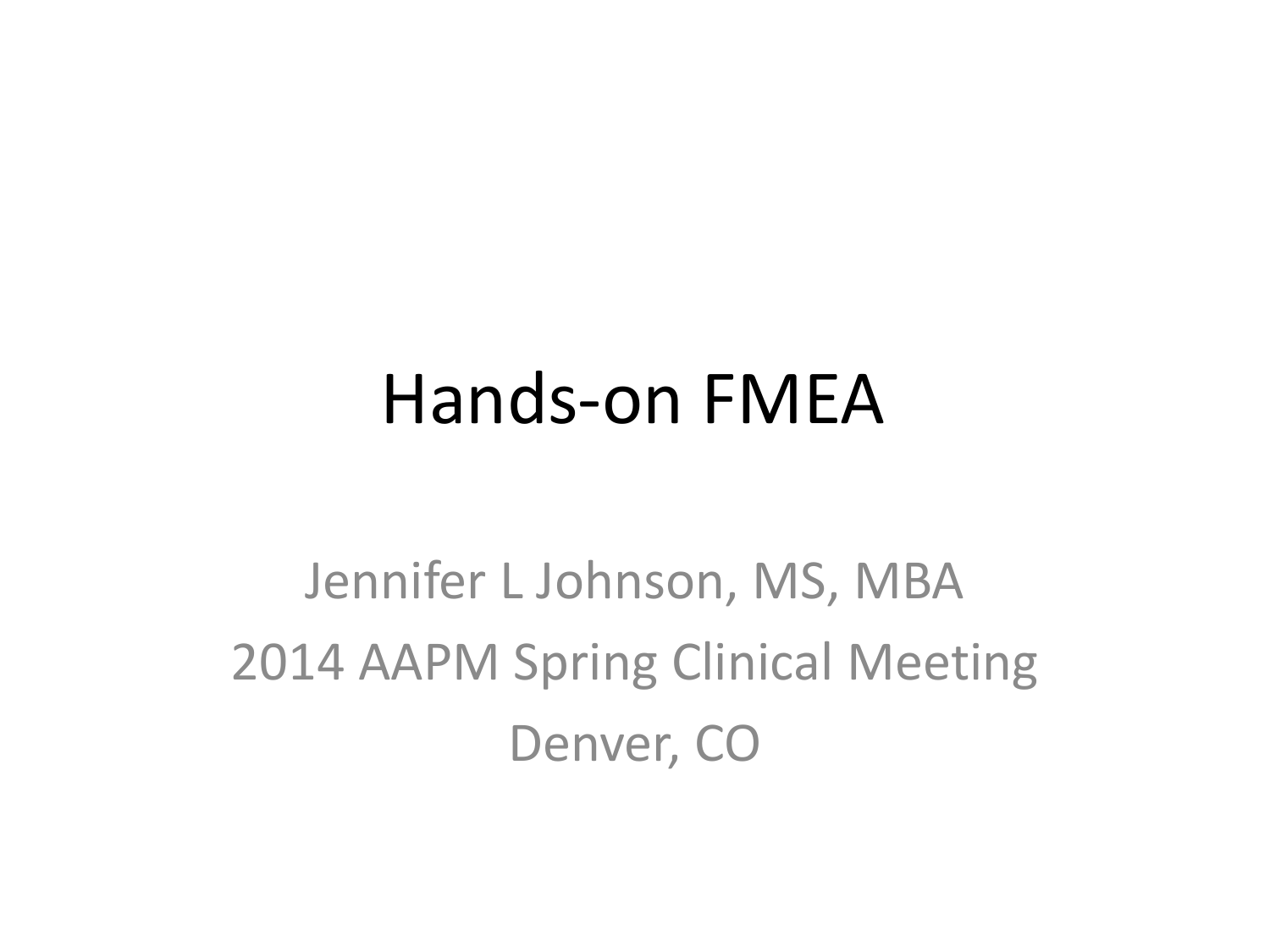# **Outline**

- Introduction our responsibilities
- $\bullet$  FMEA
	- Specifics
	- Example
- Clinical examples
	- Emergency treatments
	- DIBH breast
- Breakout session
- Feedback
- Getting started at home
- Wrap up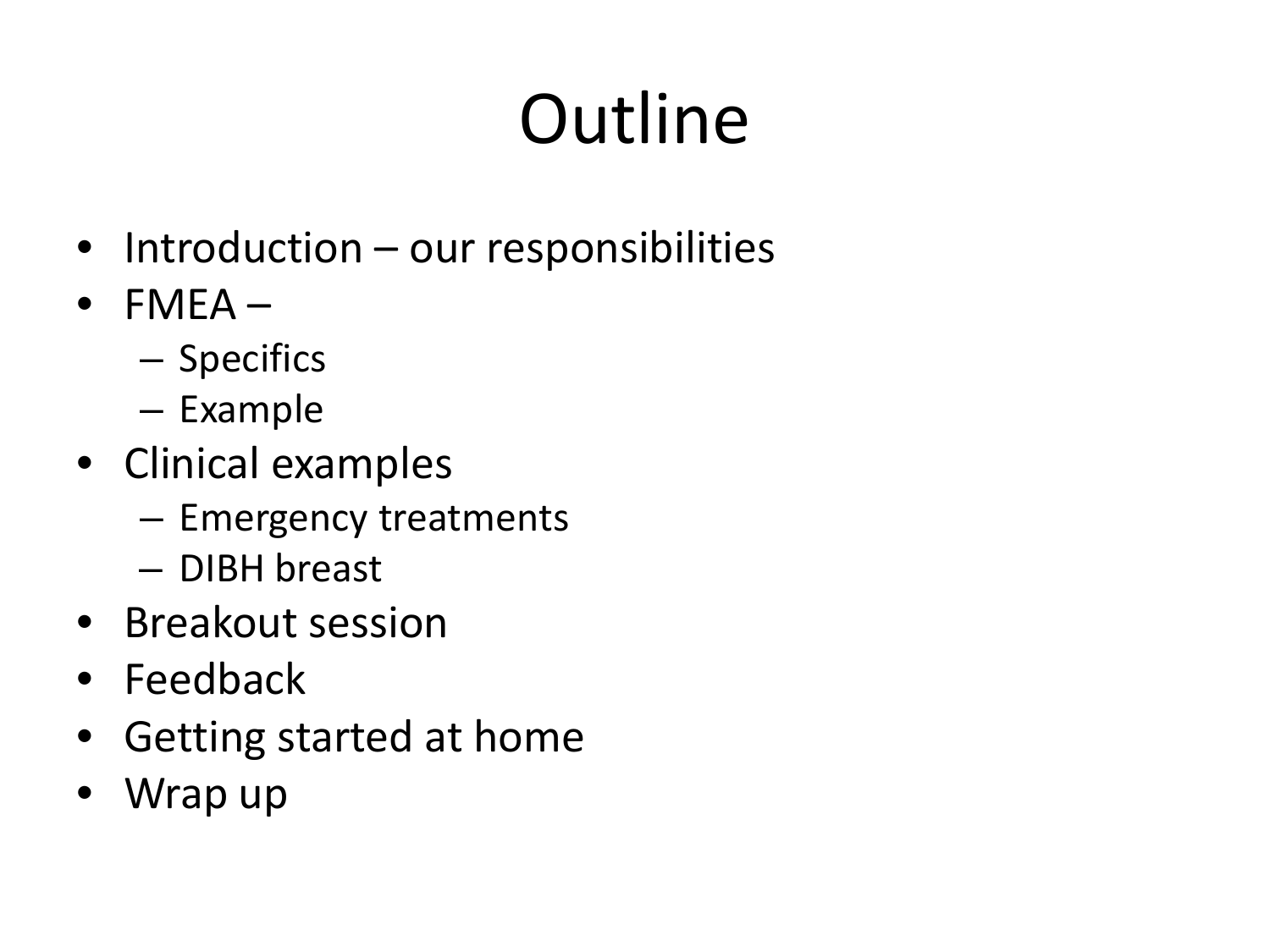# Learning Objectives

- By the end of this session, the participant will be able to
	- 1) Describe process failure mode and effects analysis (FMEA) concepts.
	- 2) Apply FMEA on a single process step in a 2D case.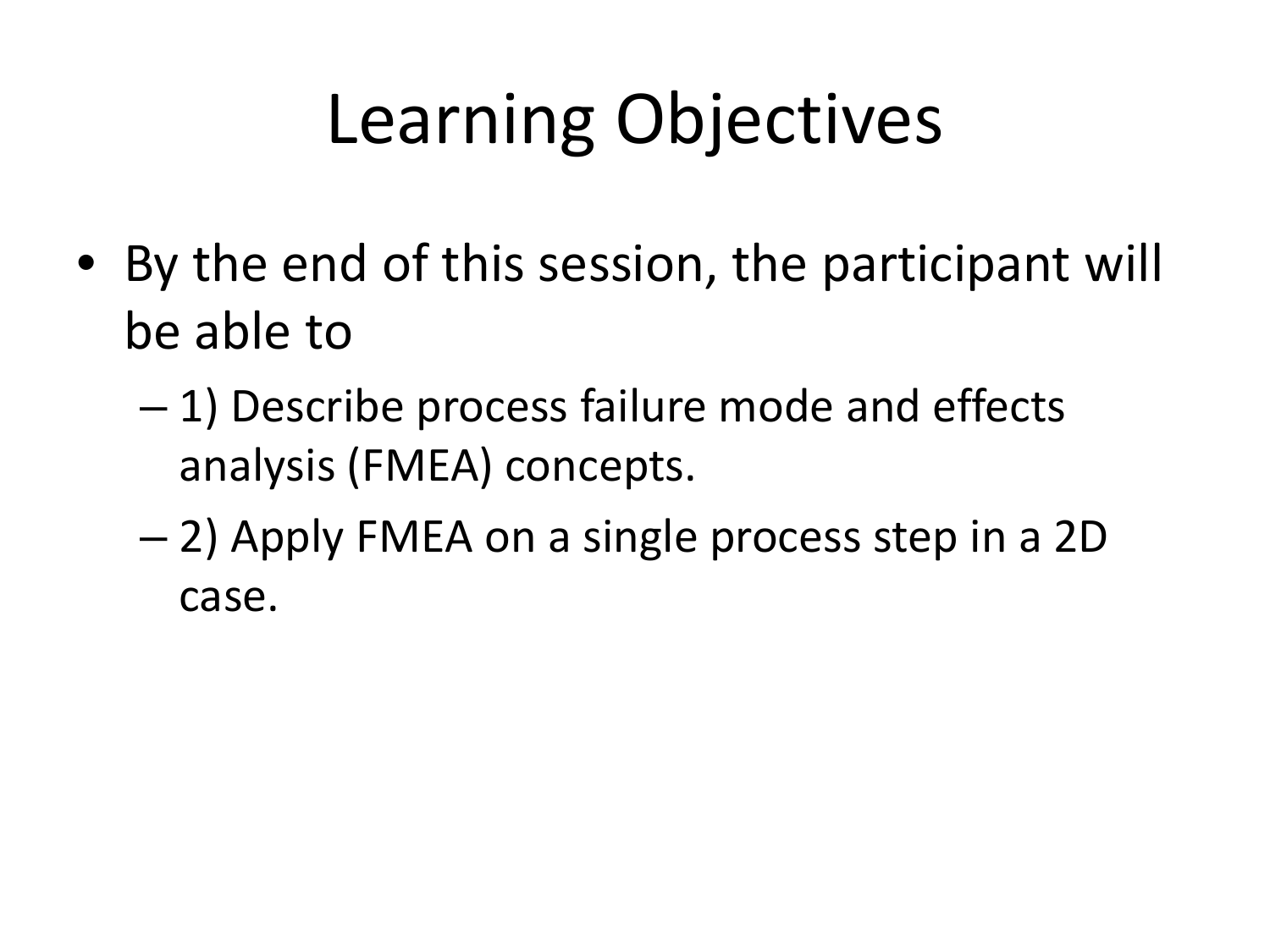

(AAPM, 2009) www.wordle.net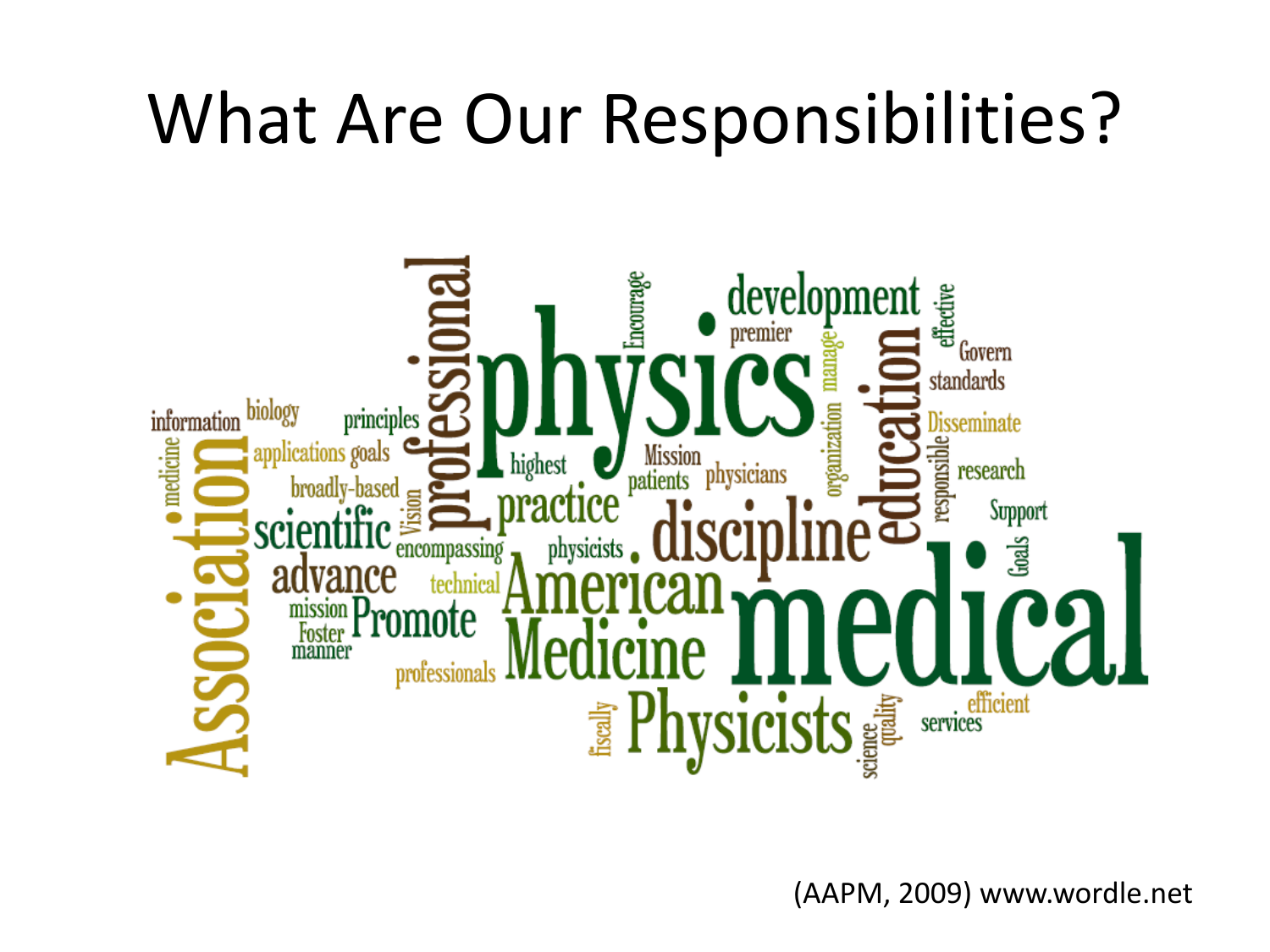

(Klein *et. al*., 2009) www.wordle.net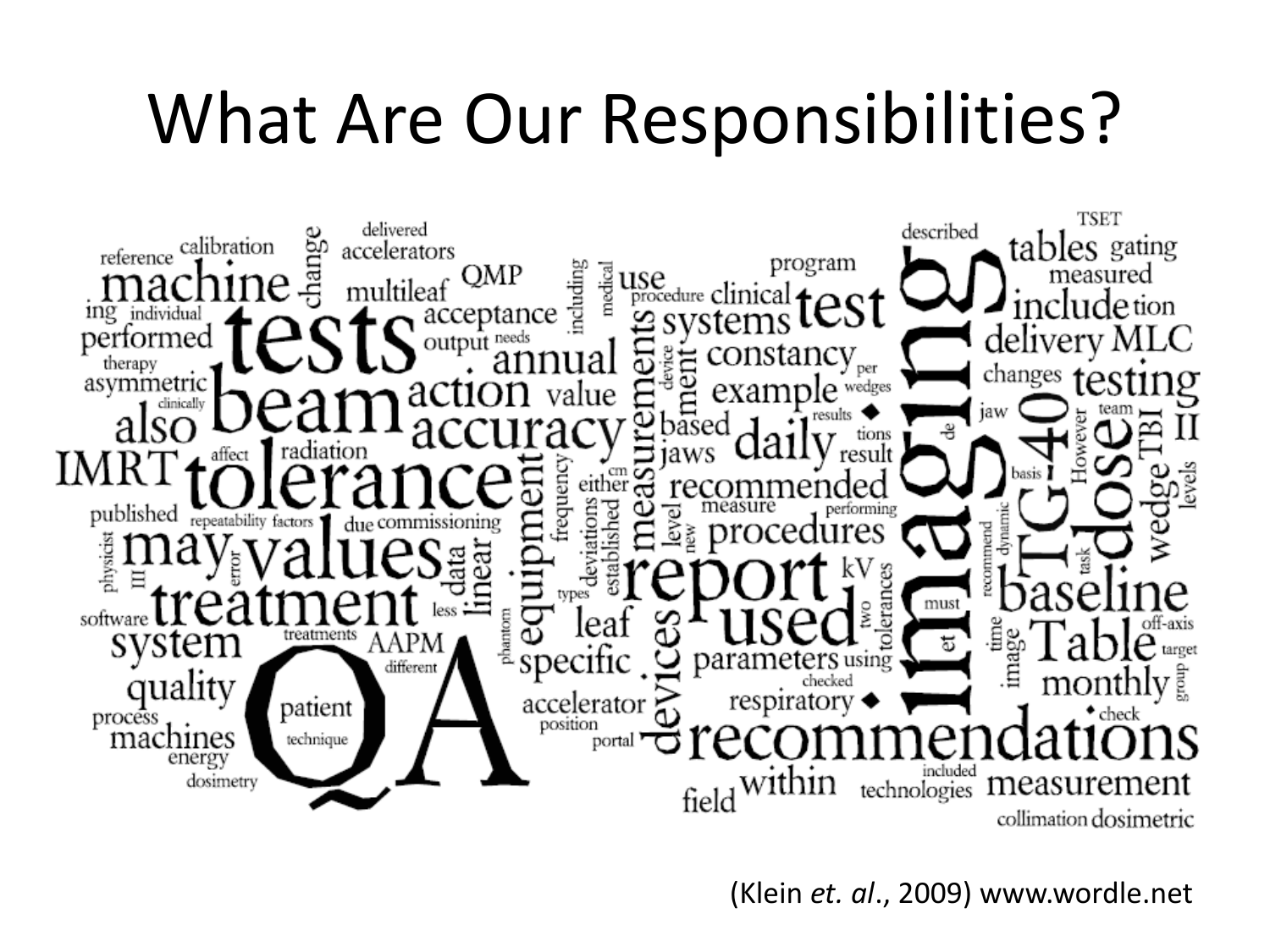

(Hendee and Herman, 2010) www.wordle.net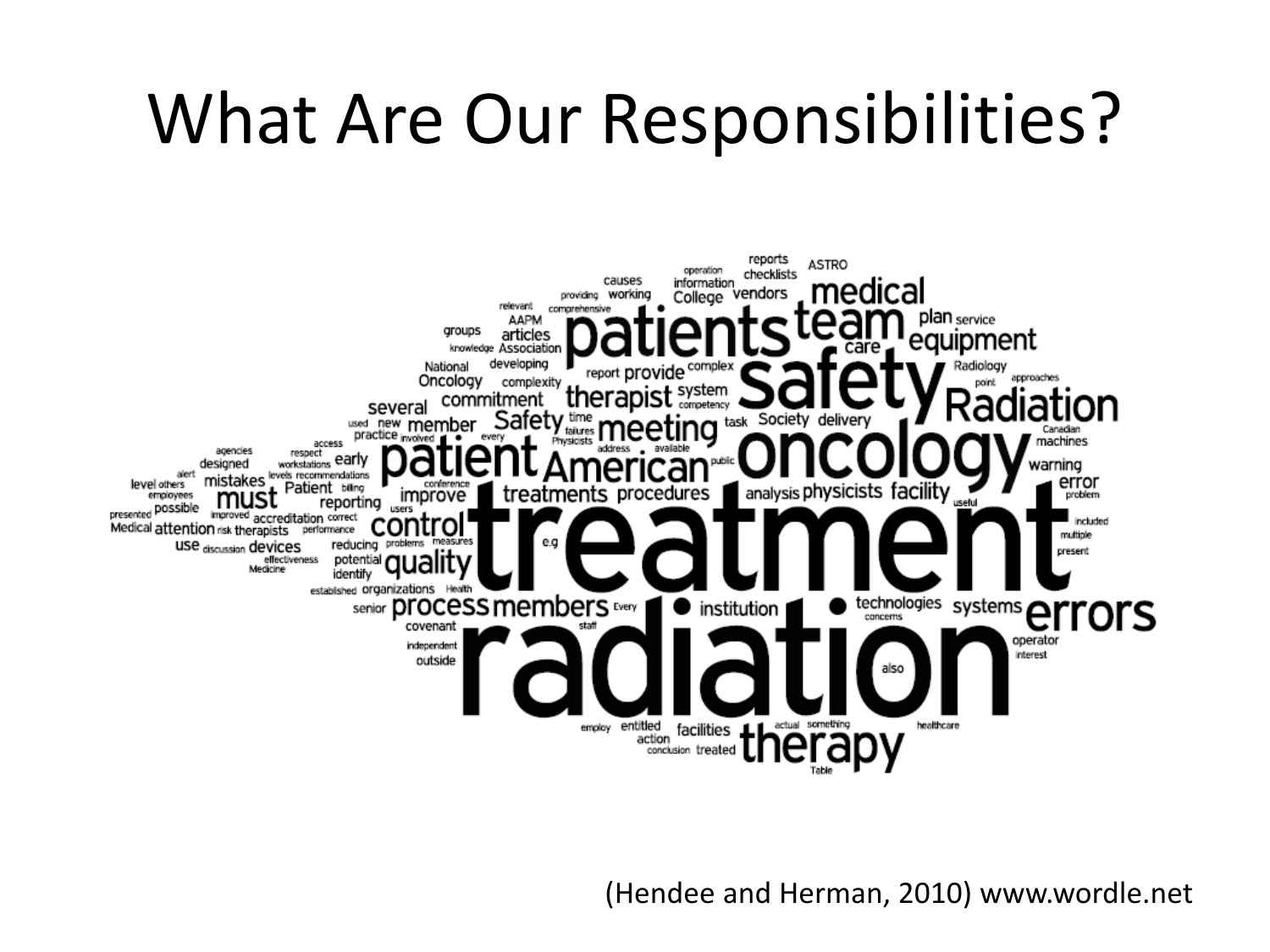• "The application of radiation to the human body entails *risk*. …Medical physicists…ensure the safety and effectiveness of radiological procedures by verifying the appropriate type, dosage, and application of radiation to the body."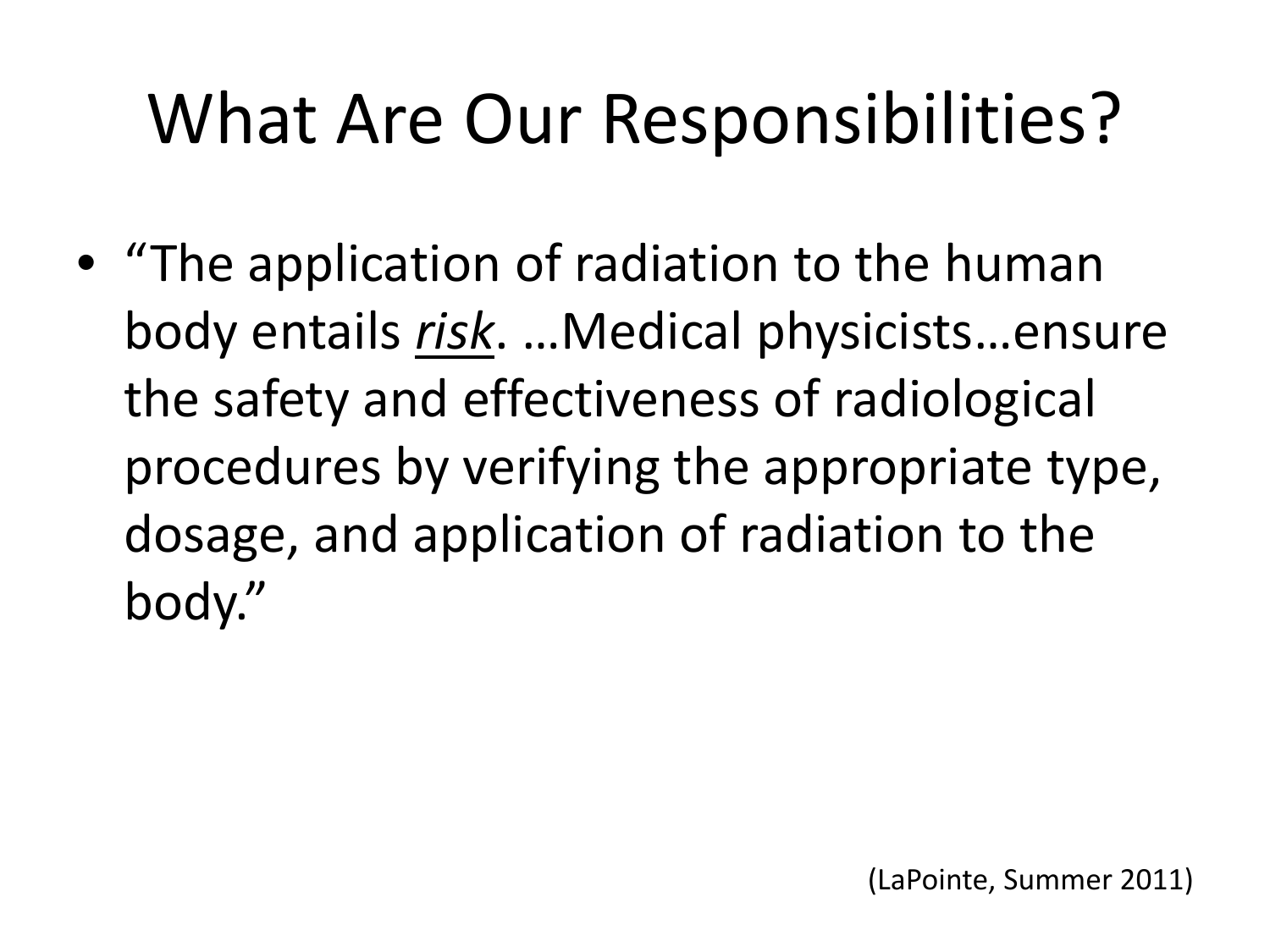#### Complexity and Risk Explosion

VMAT 3D-CRT MLC IGRT CBCT Tomotherapy IMRT SRS SBRT GATING DIBH EDW FFF **SRS** HDR Cyberknife

• Need a formal, structured way to approach risk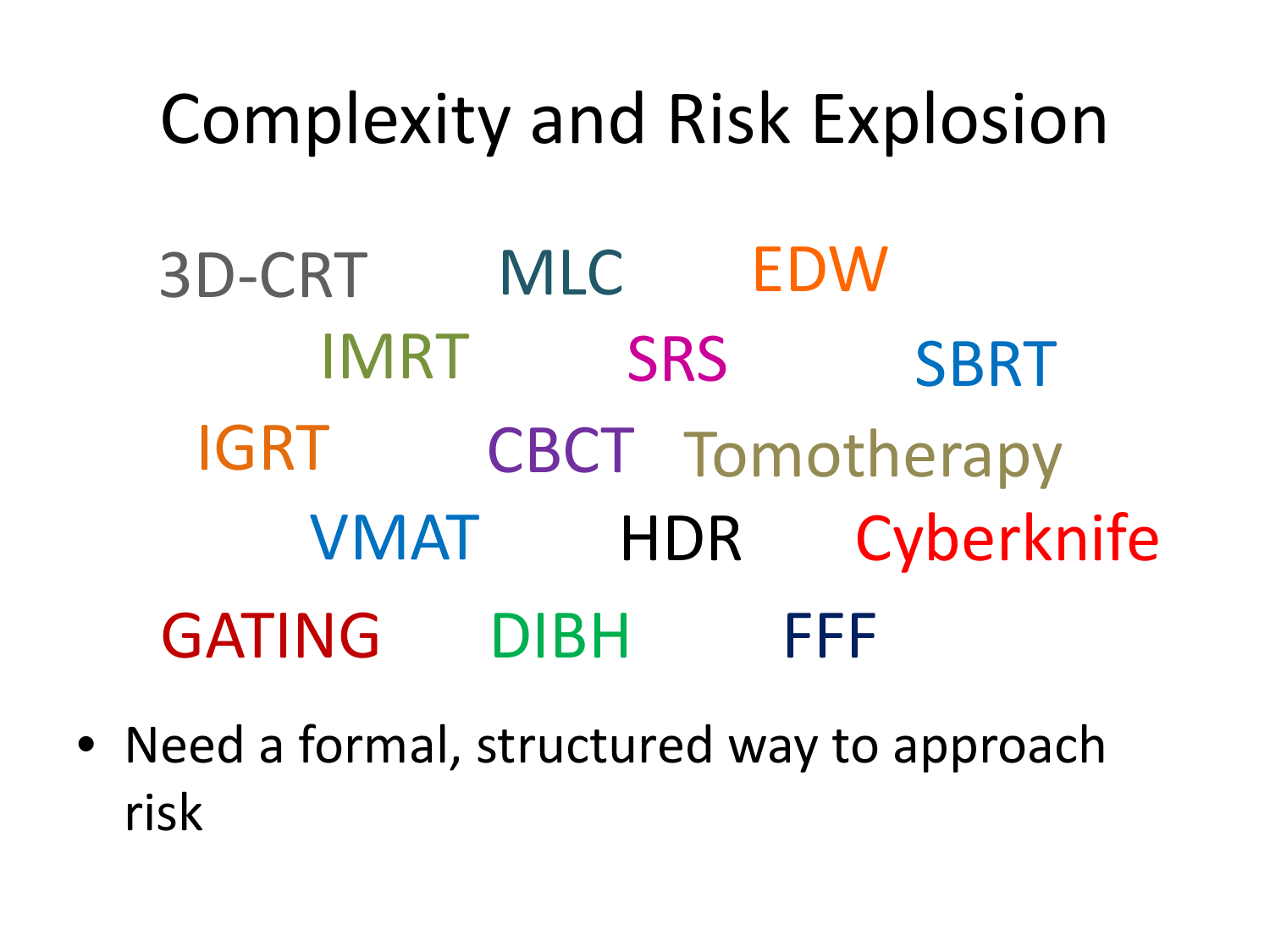- Systematic, proactive approach for identifying possible failures in a design, process or service
	- Failures = any errors, either potential or actual
	- Failure modes = ways in which something might fail
	- Effects analysis = studying the consequences of those failures
- Reduce the risk of harm by proactively correcting the processes to prevent the failures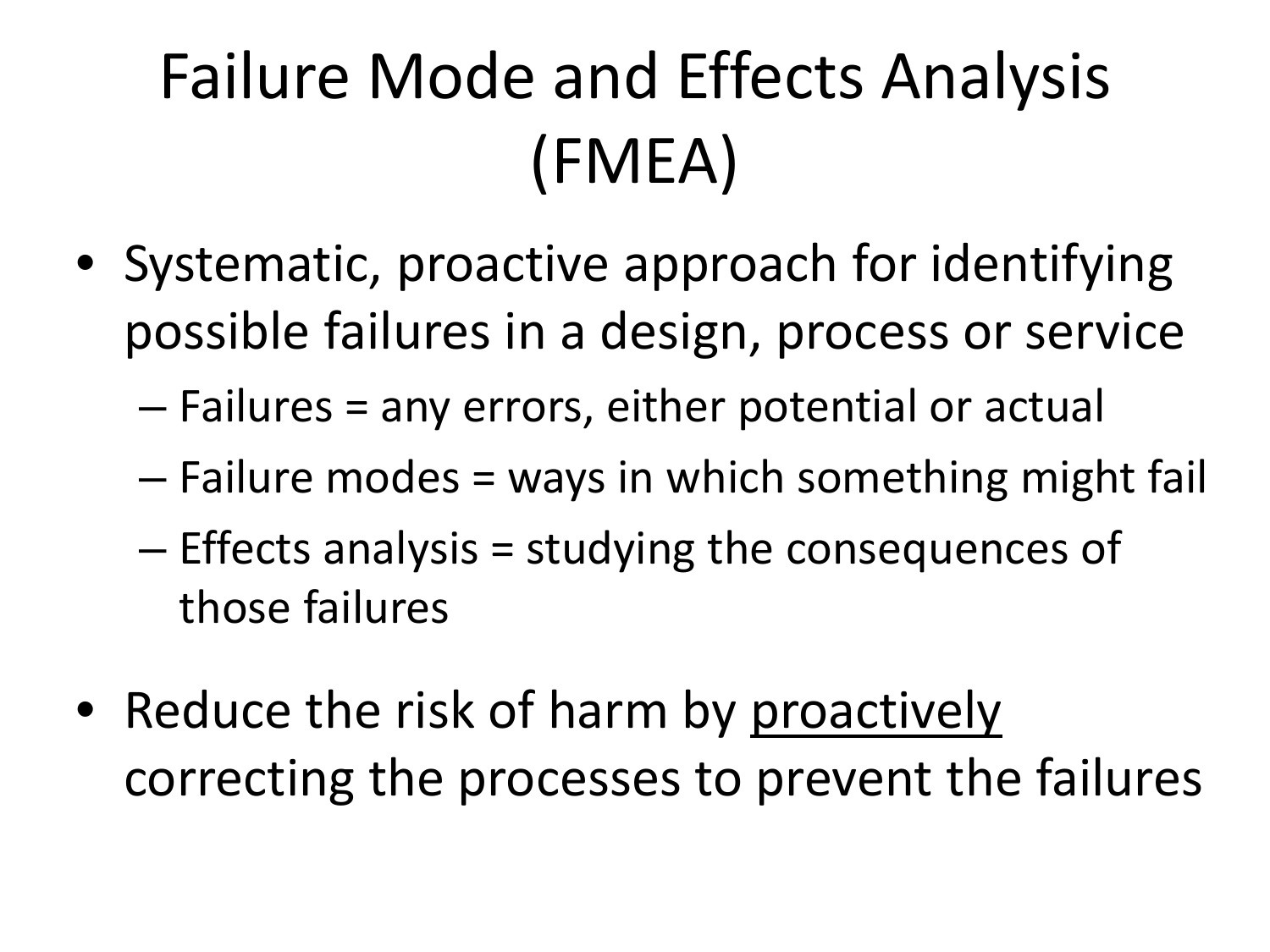- Focus on the highest risk failure modes
- Failure modes prioritized based on how
	- $-$  Frequently they occur (O),
	- Easily they can be undetected (D), and
	- Severe (S) are the consequences
	- Scale each
		- $1$  (low)  $-10$  (high);
		- Alternatively  $1 3$  or  $1 5$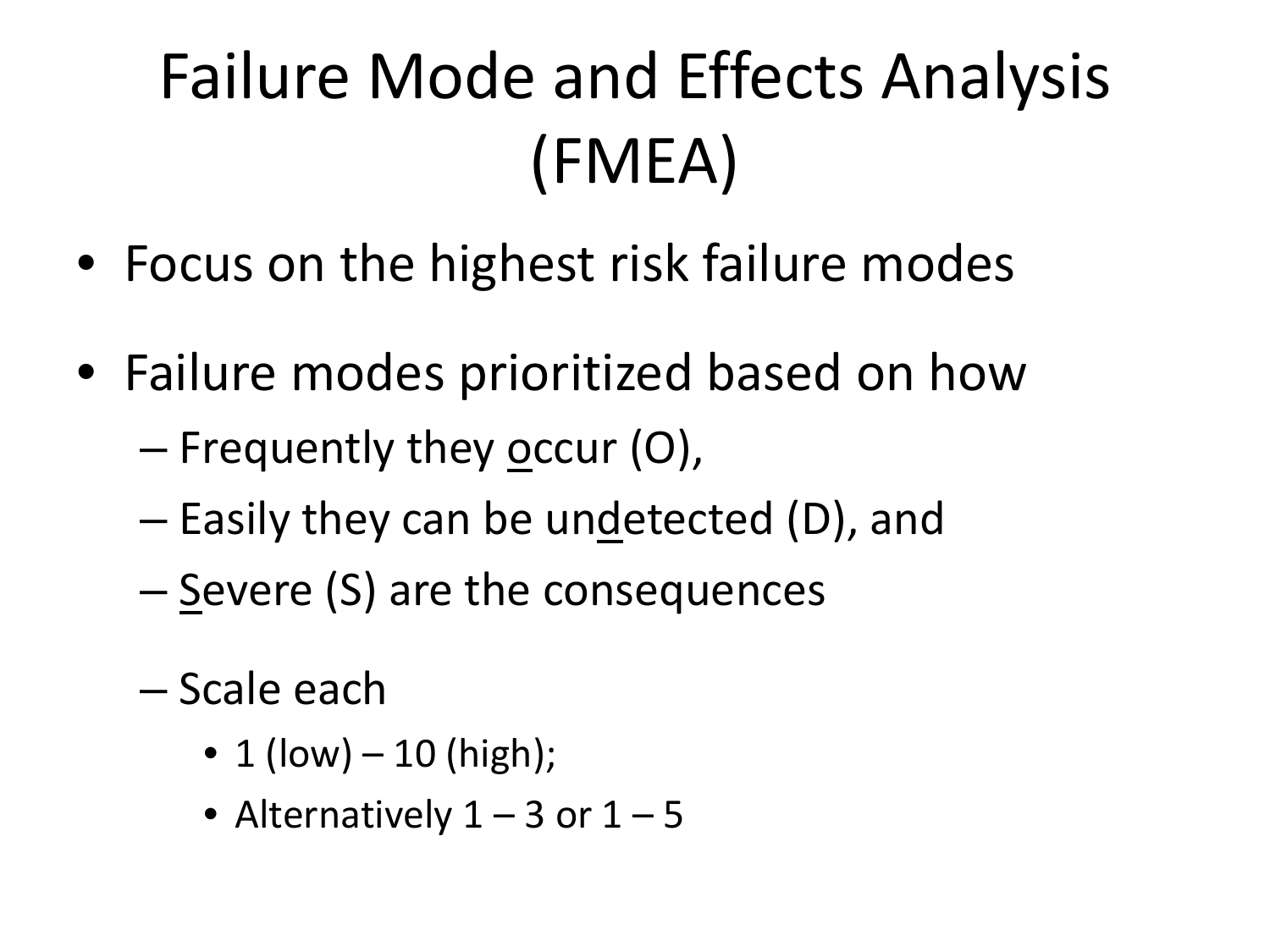Table 4-3. Descriptions of the O, S, and D values used in the TG-100 FMEA

| <b>Rank</b> | Occurrence (O)                 |                  | Severity (S)                                             | Detectability (D)                                            |                                                            |
|-------------|--------------------------------|------------------|----------------------------------------------------------|--------------------------------------------------------------|------------------------------------------------------------|
|             | <b>Qualitative</b>             | <b>Frequency</b> | <b>Oualitative</b>                                       | Categorization                                               | Estimated<br>probability of<br>failure going<br>undetected |
|             | Failure unlikely               | 0.01%            | No office:                                               |                                                              | 0.01%                                                      |
| 2           |                                | 0.02%            | Inconvenience                                            | Inconvenience                                                | 0.2%                                                       |
| 3           | Relatively four                | 0.05%            |                                                          |                                                              | 0.5%                                                       |
| 4           | fail mass                      | 0.1%             | Minor dosimetric<br><b>Print</b>                         | Suboptimal plan or<br><b>Broadmann</b>                       | 1.0%                                                       |
| 5           |                                | $-0.2%$          | Limited toxicity or                                      | Wrong dose, dose                                             | 2.0%                                                       |
| 6           | Occasional failures<br>$-0.5%$ |                  | tumor underdose                                          | distribution, loca-<br>tion or volume                        | 5.0%                                                       |
| 7           |                                | $<1\%$           | Potentially serious                                      |                                                              | 10%                                                        |
| x           | Repeated failures              | $-2\%$           | toxicity or tumor<br>underdose                           |                                                              | 15%                                                        |
| ۰           |                                | $-5%$            | Possible very serious.<br>toxicity or tumor<br>underdose | Vory wrong dose,<br>dose distribution.<br>location or volume | 20%                                                        |
| 10          | Failures inevitable            | $-5%$            | Catastrophic                                             |                                                              | $-20%$                                                     |

(Thomadsen *et. al*., 2013)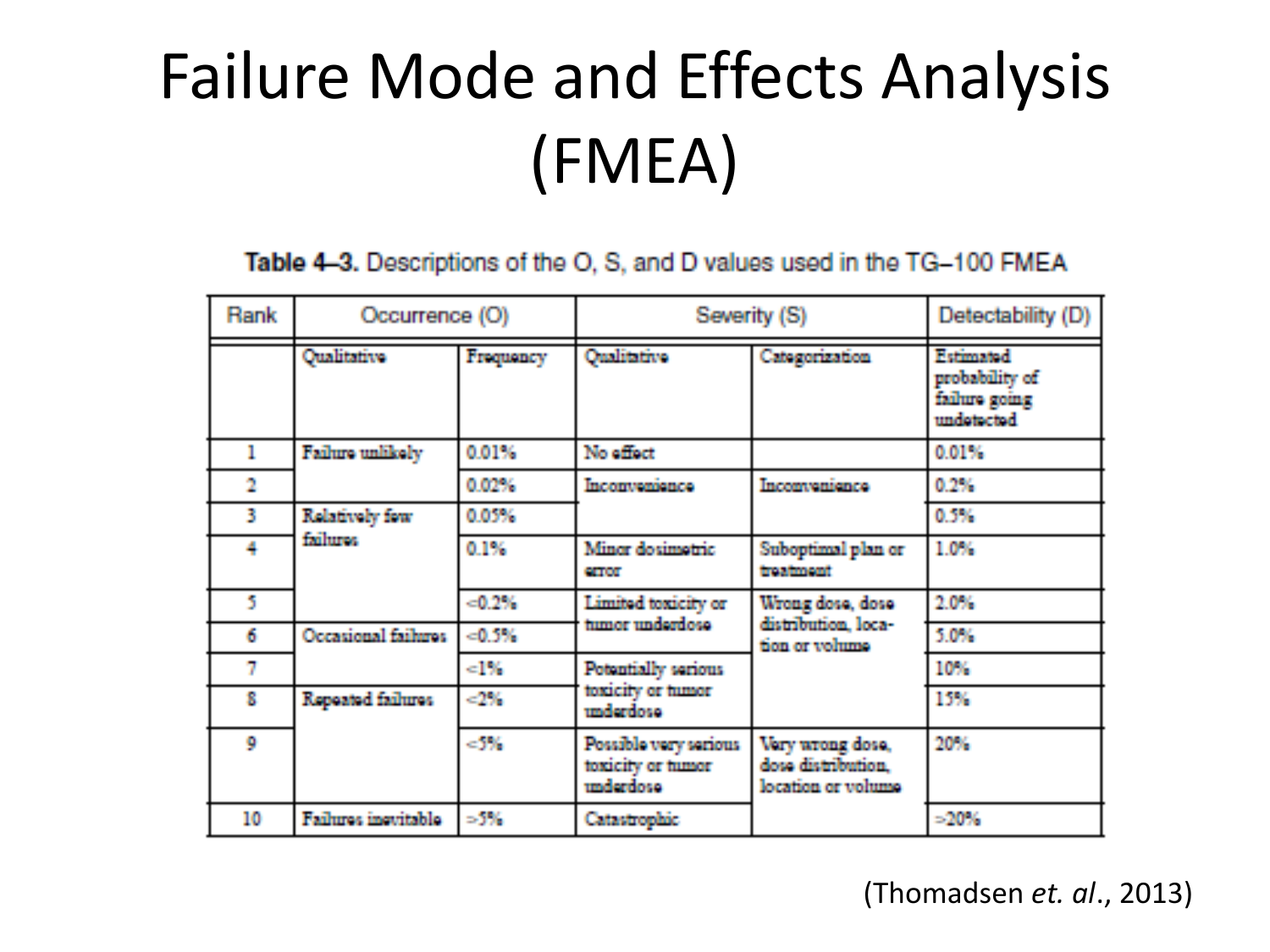Table 1. Example scoring system of severity, frequency of occurrence, and detectability for input into failure mode and effects analysis

| Score          | Severity                                        | Occurrence                 | Detectability                 |
|----------------|-------------------------------------------------|----------------------------|-------------------------------|
| 1              | No effect                                       | Less than<br>every 5 years |                               |
| $\overline{c}$ | Dose $\Delta 5\%$                               | Every 2–5 years            | Very easy<br>to detect        |
| 3              |                                                 | Once a year                |                               |
| 4              | Minimal delay<br>in care                        | Several times<br>a year    | Easy to detect                |
| 5              |                                                 | Once a month               |                               |
| 6              | Allergic reaction;<br>moderate delay<br>in care | Several times<br>a month   | Mildly difficult<br>to detect |
| 7              |                                                 | Once a week                |                               |
| 8              | Dose $\Delta 20\%$ ,<br>reportable              | Several times a week       |                               |
| 9              |                                                 | Once a day                 |                               |
| 10             | <b>Patient dies</b>                             | Several times a day        | Impossible<br>to detect       |

(Ford *et. al*., 2009)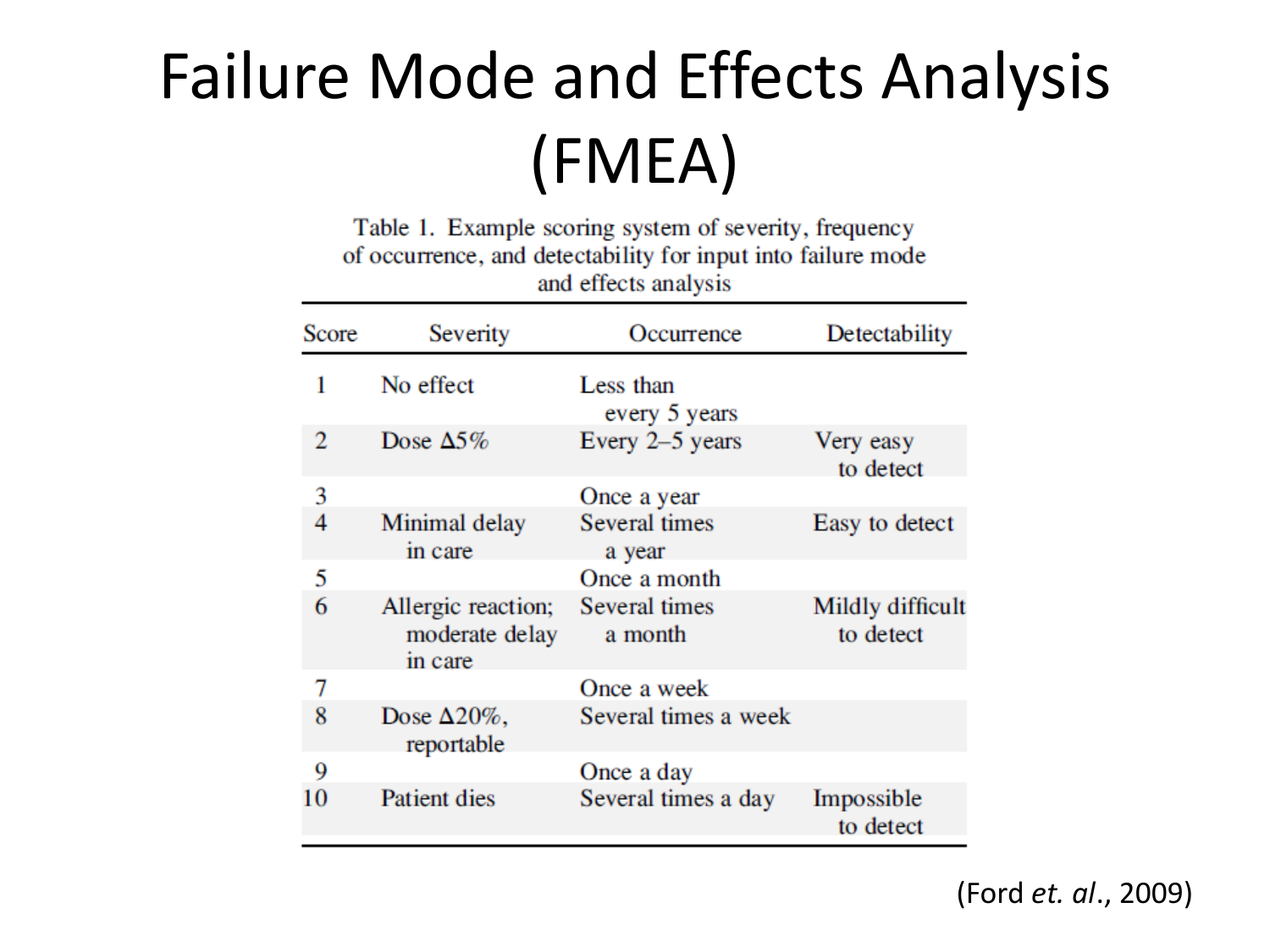- Calculate risk priority number (RPN) =  $O*D*S$ 
	- Higher RPN means failure mode is more likely to occur, be undetected, have greater severity
	- Range 1 to 1000
	- Alternatively 1 to 27 or 1 to 125
- Rank RPN
- Plan improvements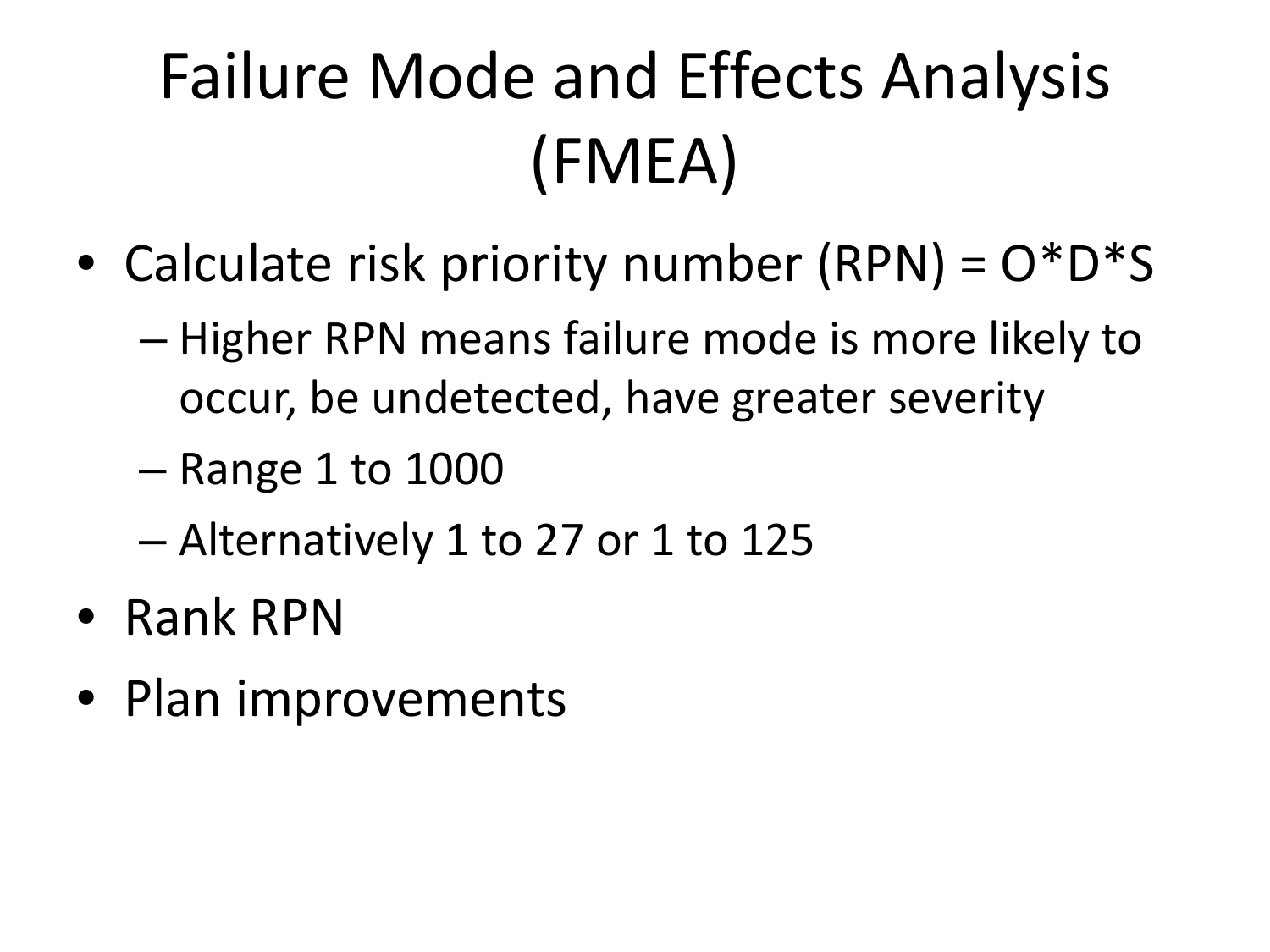# Using FMEA

- Plan actions to reduce harm from failure modes
	- Likely to Occur
		- Eliminate any or all causes
		- Add a forcing function making it impossible
		- Add verification step (e.g., double check, bar codes, alert screens)?
		- Modify other contributing processes
	- Likely to be unDetected
		- Identify prior events that can serve as "flag" of the failure mode
		- Add a step to intervene
		- Technological alerts when values approach unsafe limits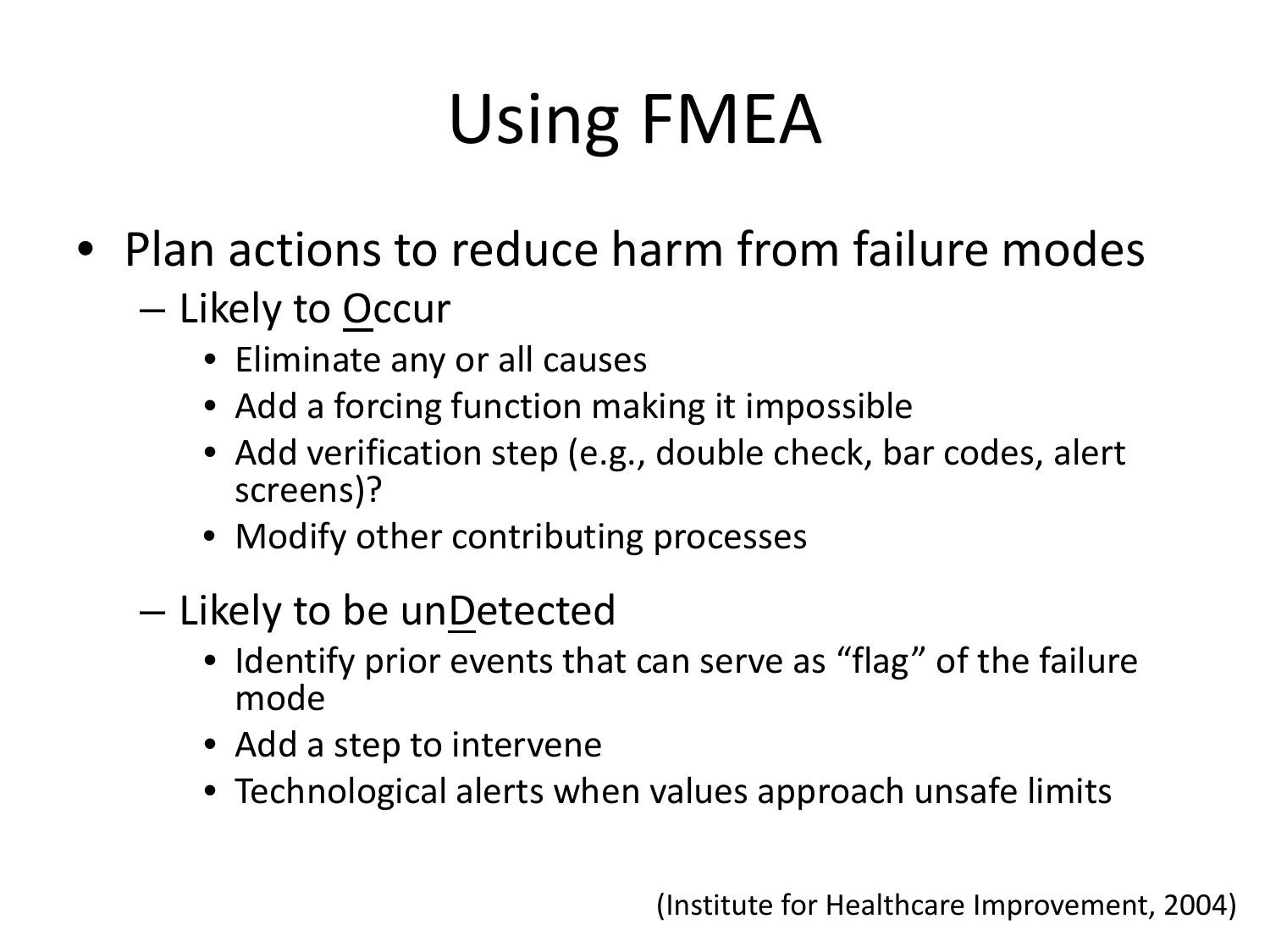# Using FMEA

- Likely to cause Severe harm
	- Identify early warning signs and train staff to recognize them
	- Provide information and resources at points of care for events
- Evaluate potential impact of considered changes
- Monitor and track improvement over time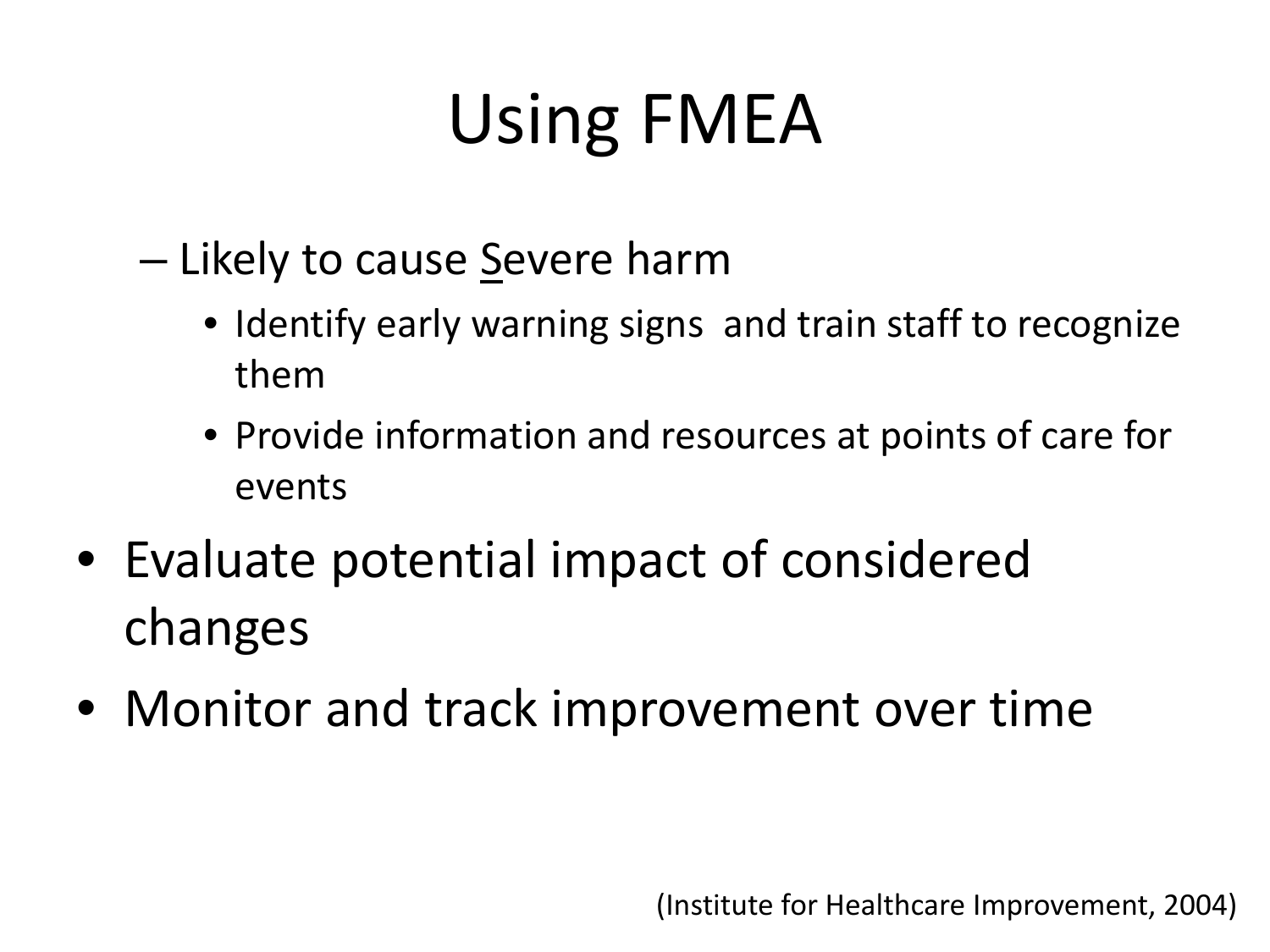# Steps to Completing FMEA



(Institute for Healthcare Improvement, 2004)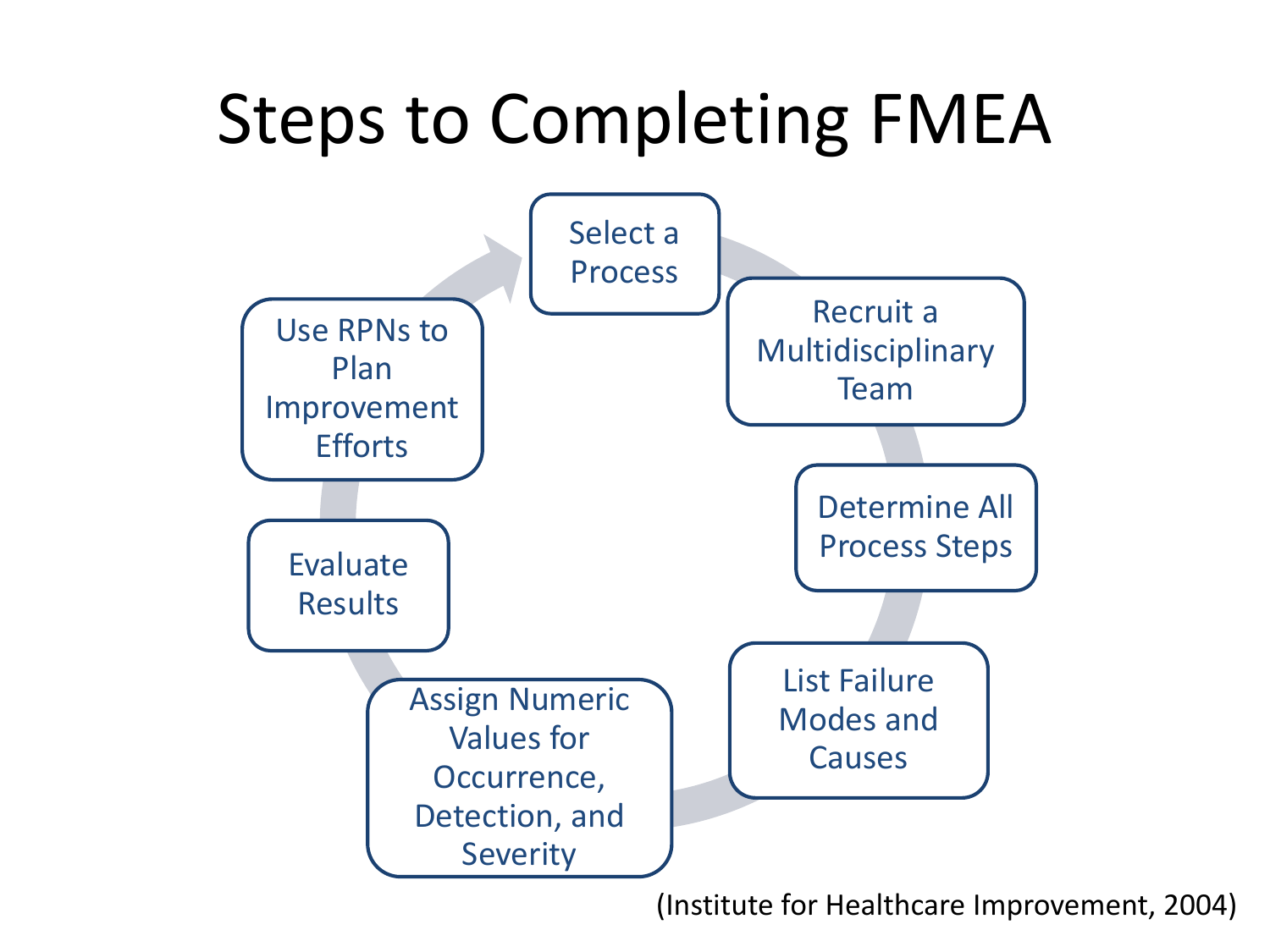#### FMEA Form

| <b>Failure Mode and Effects Analysis</b> |                |                       |                        |                         |                                                   |                        |                               |                                                 |
|------------------------------------------|----------------|-----------------------|------------------------|-------------------------|---------------------------------------------------|------------------------|-------------------------------|-------------------------------------------------|
| <b>Steps in the</b>                      | <b>Failure</b> |                       |                        | of<br><b>Occurrence</b> | Likelihood   Likelihood<br>of<br><b>Detection</b> | <b>Severity Number</b> | <b>Risk</b><br><b>Profile</b> |                                                 |
| <b>Process</b>                           | Mode           | <b>Failure Causes</b> | <b>Failure Effects</b> | $(1-10)$                | $(1-10)$                                          | $(1-10)$               | (RPN)                         | <b>Actions to Reduce Occurrences of Failure</b> |
|                                          |                |                       |                        |                         |                                                   |                        |                               |                                                 |
|                                          |                |                       |                        |                         |                                                   |                        |                               |                                                 |
|                                          |                |                       |                        |                         |                                                   |                        |                               |                                                 |
|                                          |                |                       |                        |                         |                                                   |                        |                               |                                                 |
|                                          |                |                       |                        |                         |                                                   |                        |                               |                                                 |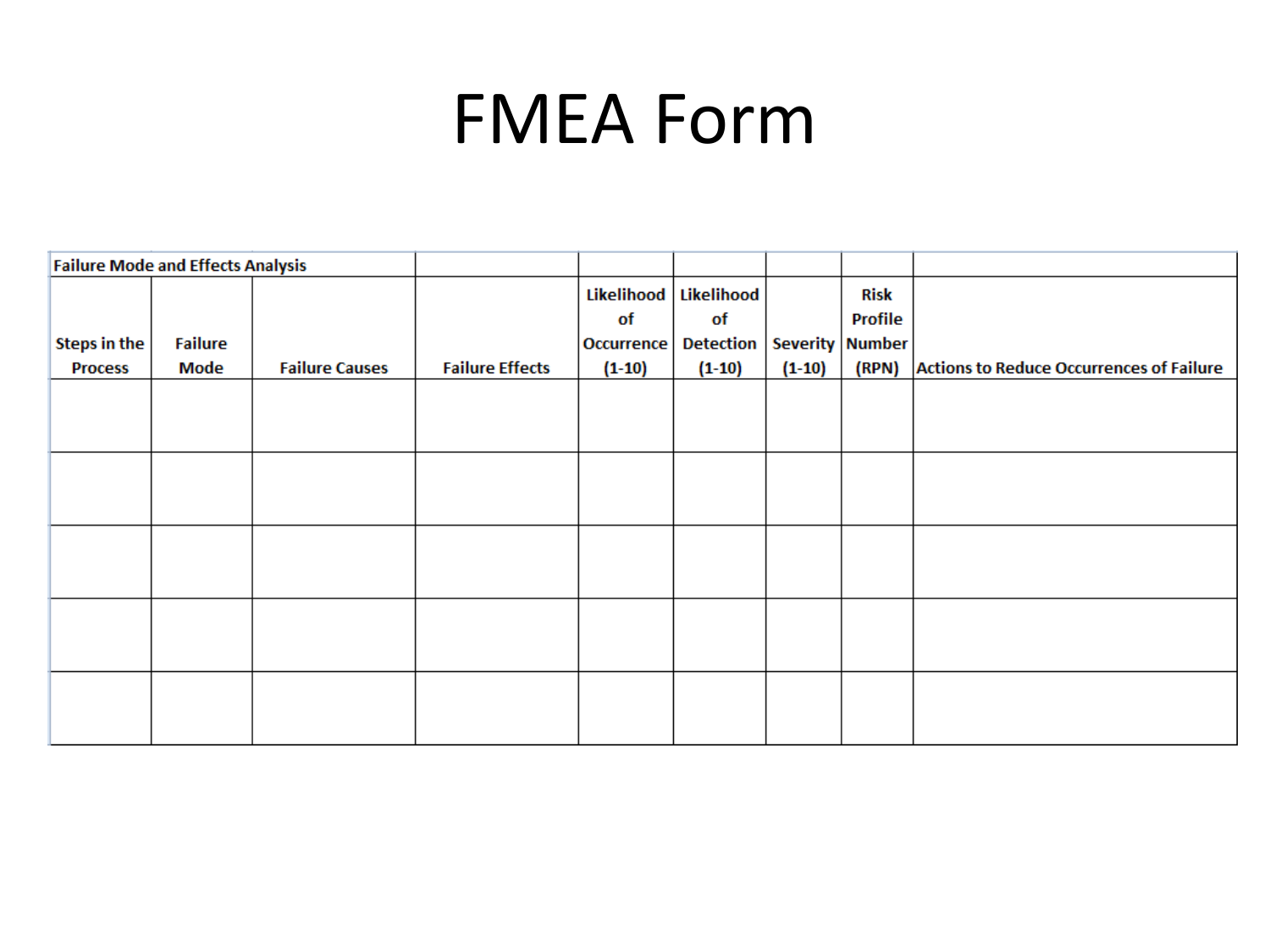# ATM Example



- Process map for ATM Cash Machine
- *Bank's view:* High risk of collecting cash then leaving card in machine

– (Cost \$\$\$ to replace)

• What to do to minimize the risk?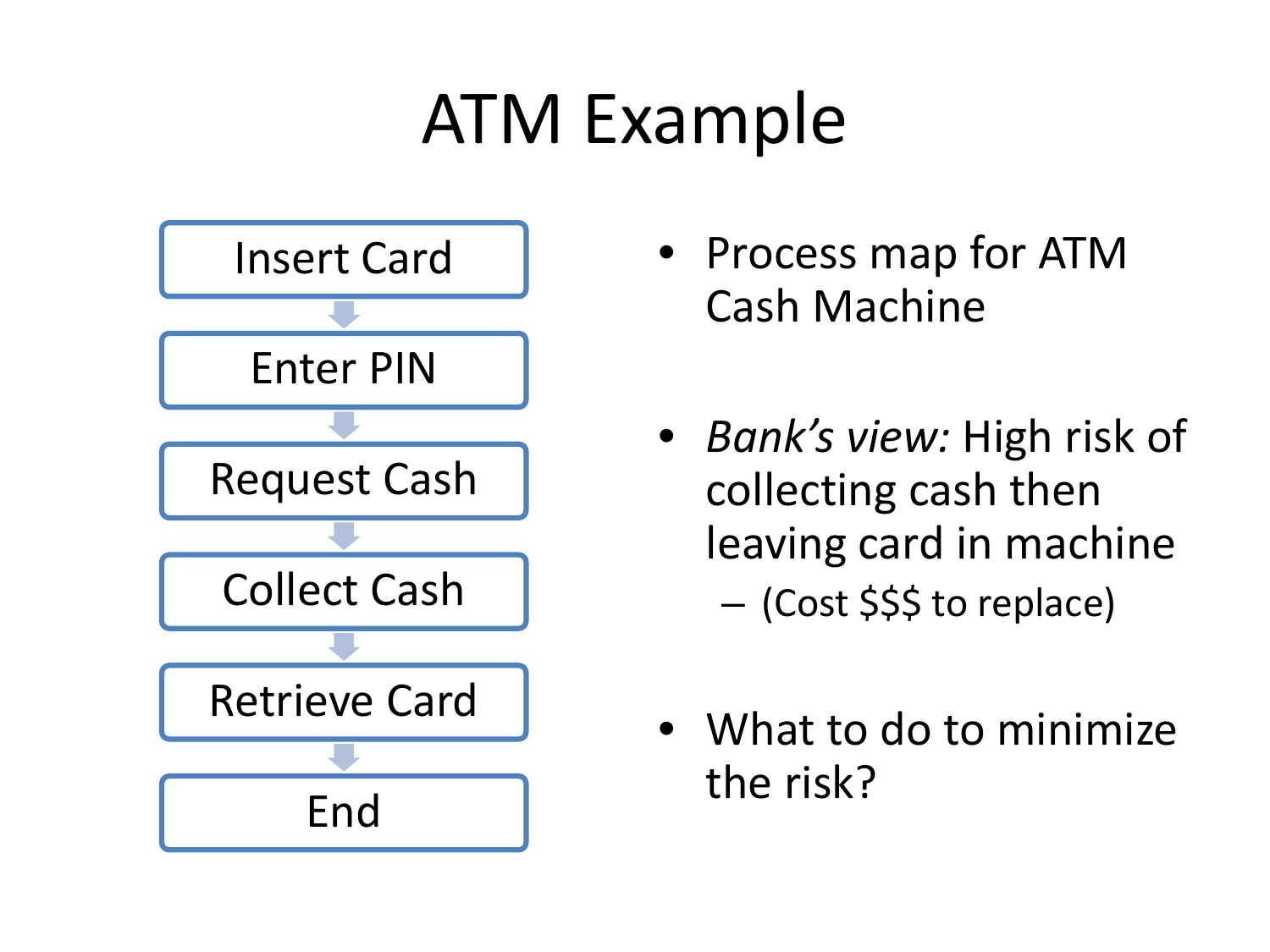## ATM Example



- Process map for ATM Cash Machine
- *Your turn:* Risk of failure of inserting card
- What could be the failure modes?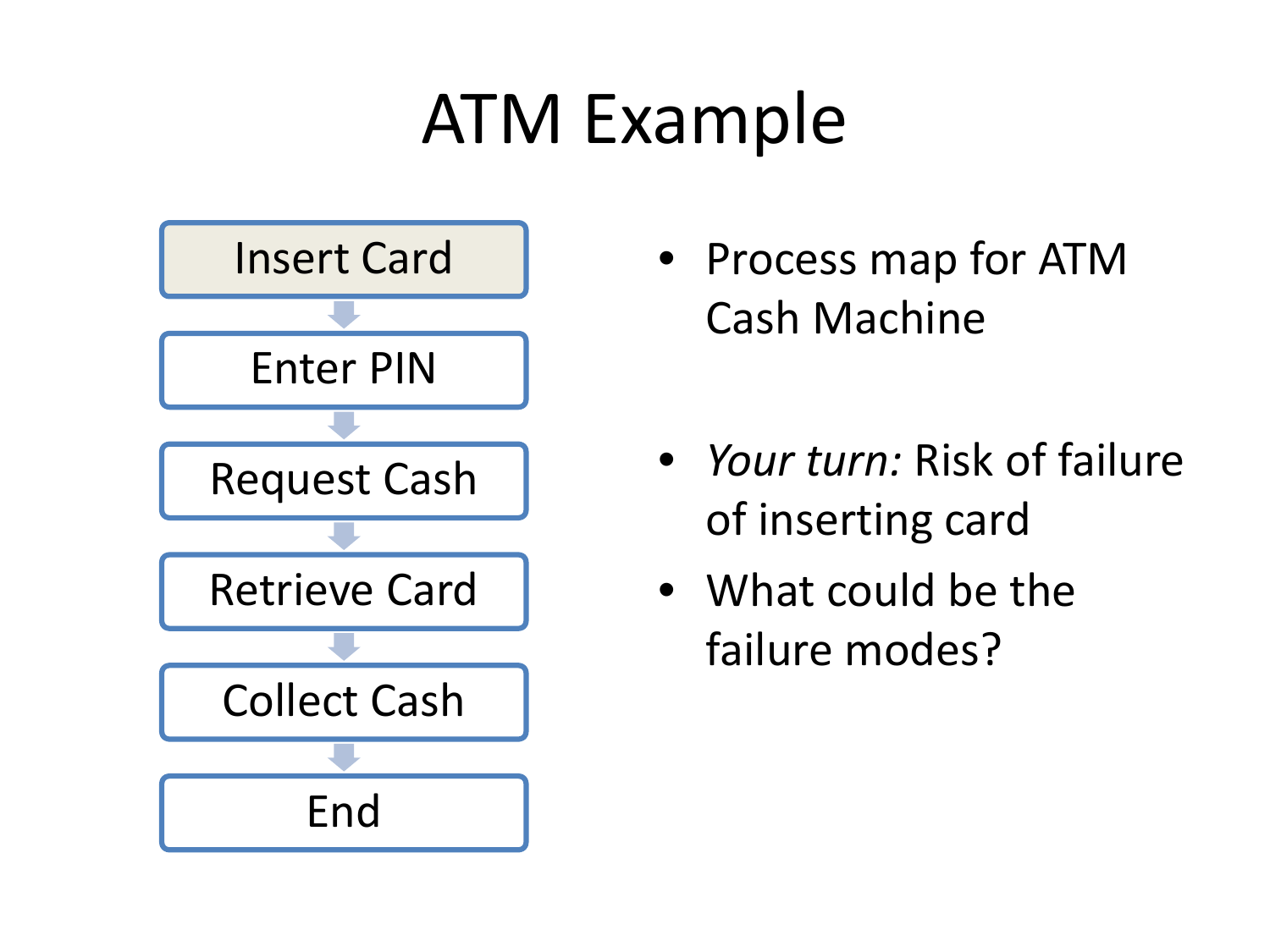# ATM Example – Failure Modes



- For each, what could be the
	- Causes?
	- Effects?
	- Likelihood of
		- Occurrence?
		- Detectability?
		- Severity?
- What to do to minimize the risk?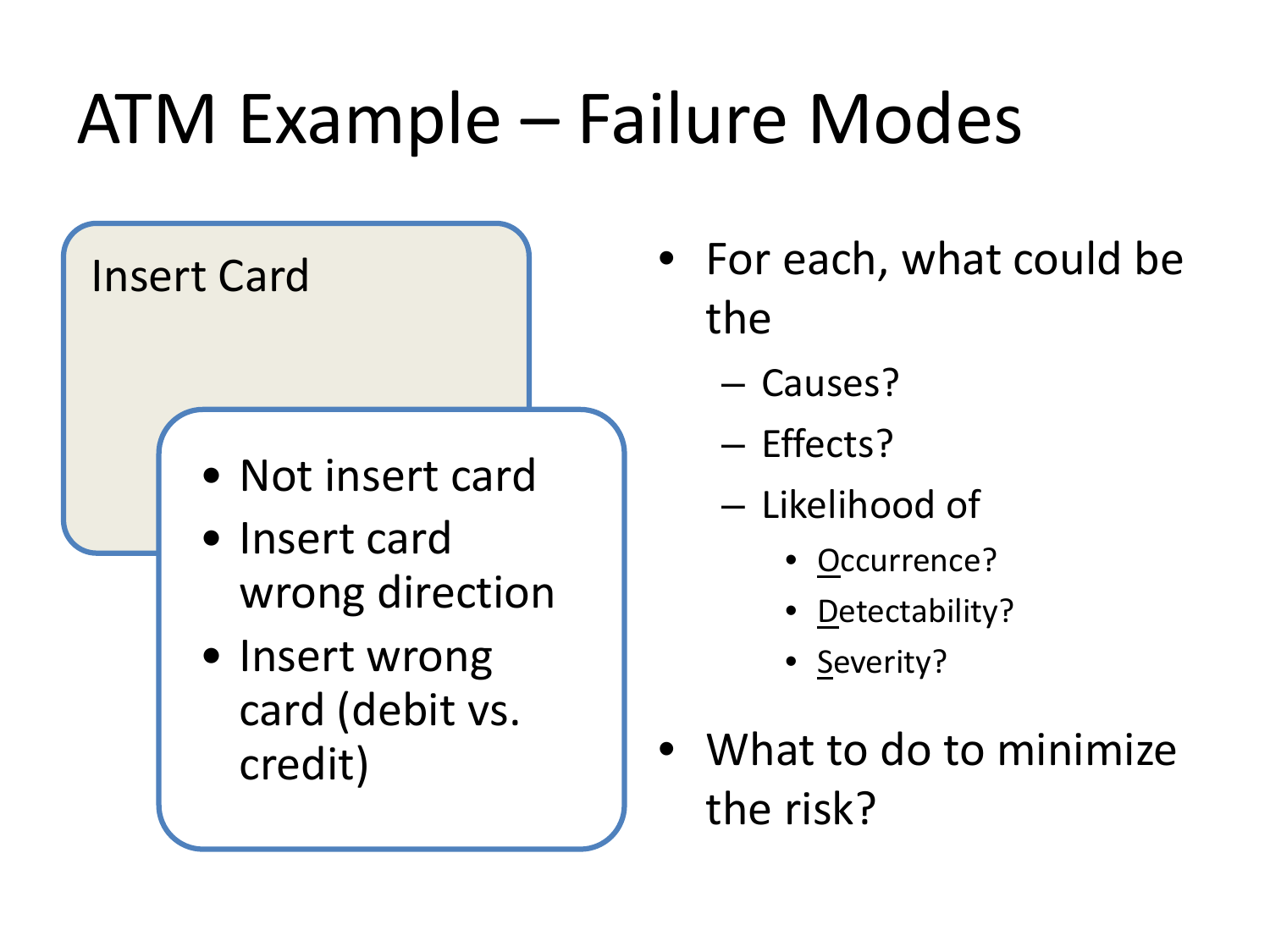## ATM Example – Failure Modes

| <b>Failure Mode and Effects Analysis</b> |                                                                           |               |                                                                                                  |   |                      |                                                  |    |
|------------------------------------------|---------------------------------------------------------------------------|---------------|--------------------------------------------------------------------------------------------------|---|----------------------|--------------------------------------------------|----|
| Steps in the<br><b>Process</b>           | <b>Failure</b><br><b>Failure Causes</b><br><b>Failure Effects</b><br>Mode |               | Likelihood<br>Likelihood<br>οf<br>οf<br><b>Detection</b><br>Occurrence  <br>$(1-10)$<br>$(1-10)$ |   | Severity<br>$(1-10)$ | Risk<br><b>Profile</b><br><b>Number</b><br>(RPN) |    |
|                                          |                                                                           |               |                                                                                                  |   |                      |                                                  |    |
|                                          | Not insert                                                                |               |                                                                                                  |   |                      |                                                  |    |
| Insert card                              | card                                                                      | Slip or lapse | Not get money                                                                                    | 1 | 1                    | 1                                                | 1  |
|                                          | Insert card                                                               |               |                                                                                                  |   |                      |                                                  |    |
|                                          | wrong                                                                     |               |                                                                                                  |   |                      |                                                  |    |
|                                          | direction                                                                 | Training;     | Spits card back out                                                                              | 2 | 1                    | 1                                                | 2  |
|                                          | Insert wrong                                                              | Look alike;   |                                                                                                  |   |                      |                                                  |    |
|                                          | card (debit                                                               | Keep in same  | Proceed to withdraw                                                                              |   |                      |                                                  |    |
|                                          | vs. credit)                                                               | location      | from wrong account                                                                               | 3 | 3                    | 4                                                | 36 |

• What to do to minimize the risk?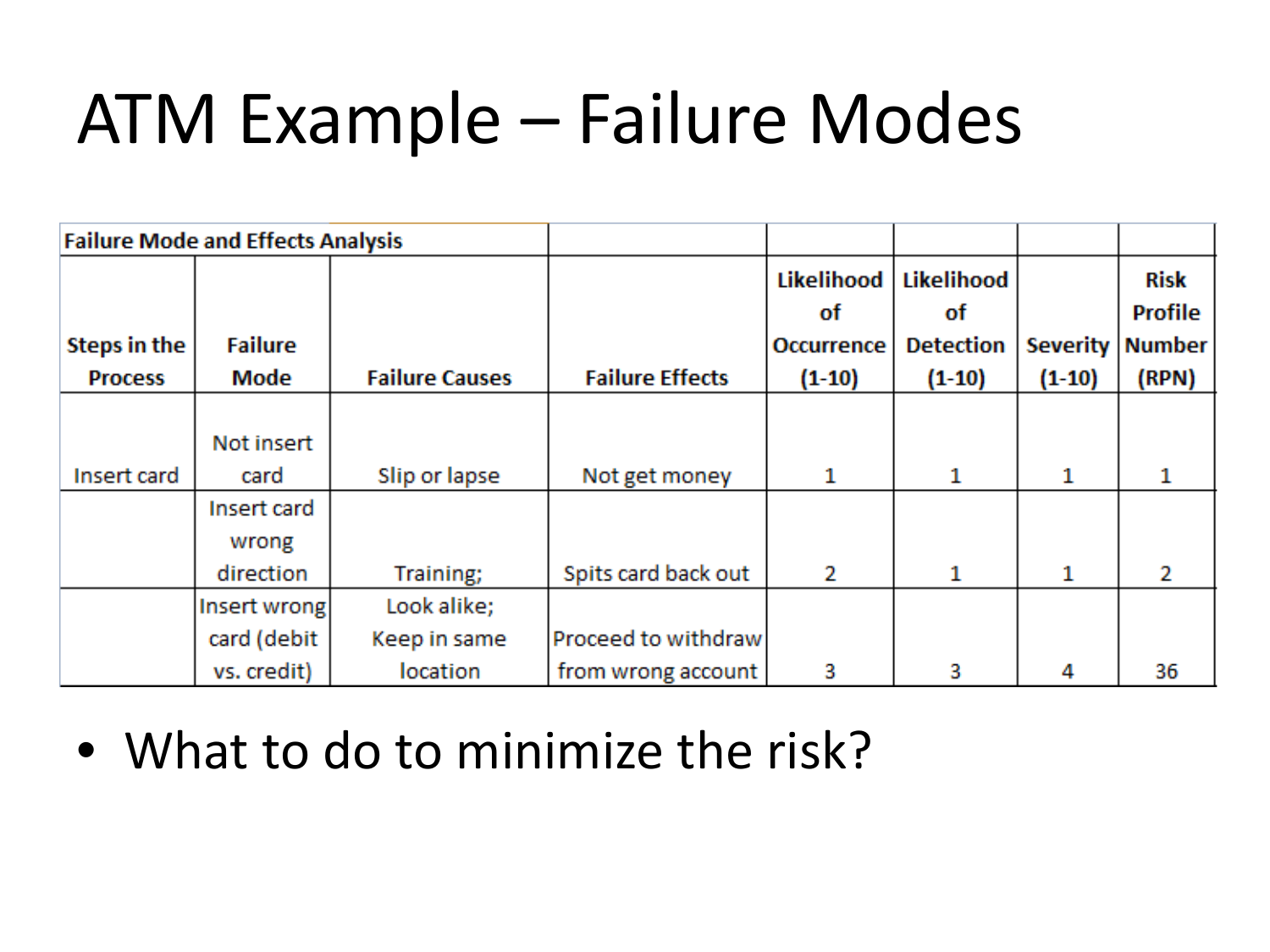## ATM Example



- *Your turn:* High risk of requested cash amount is incorrect
- What could be the failure modes?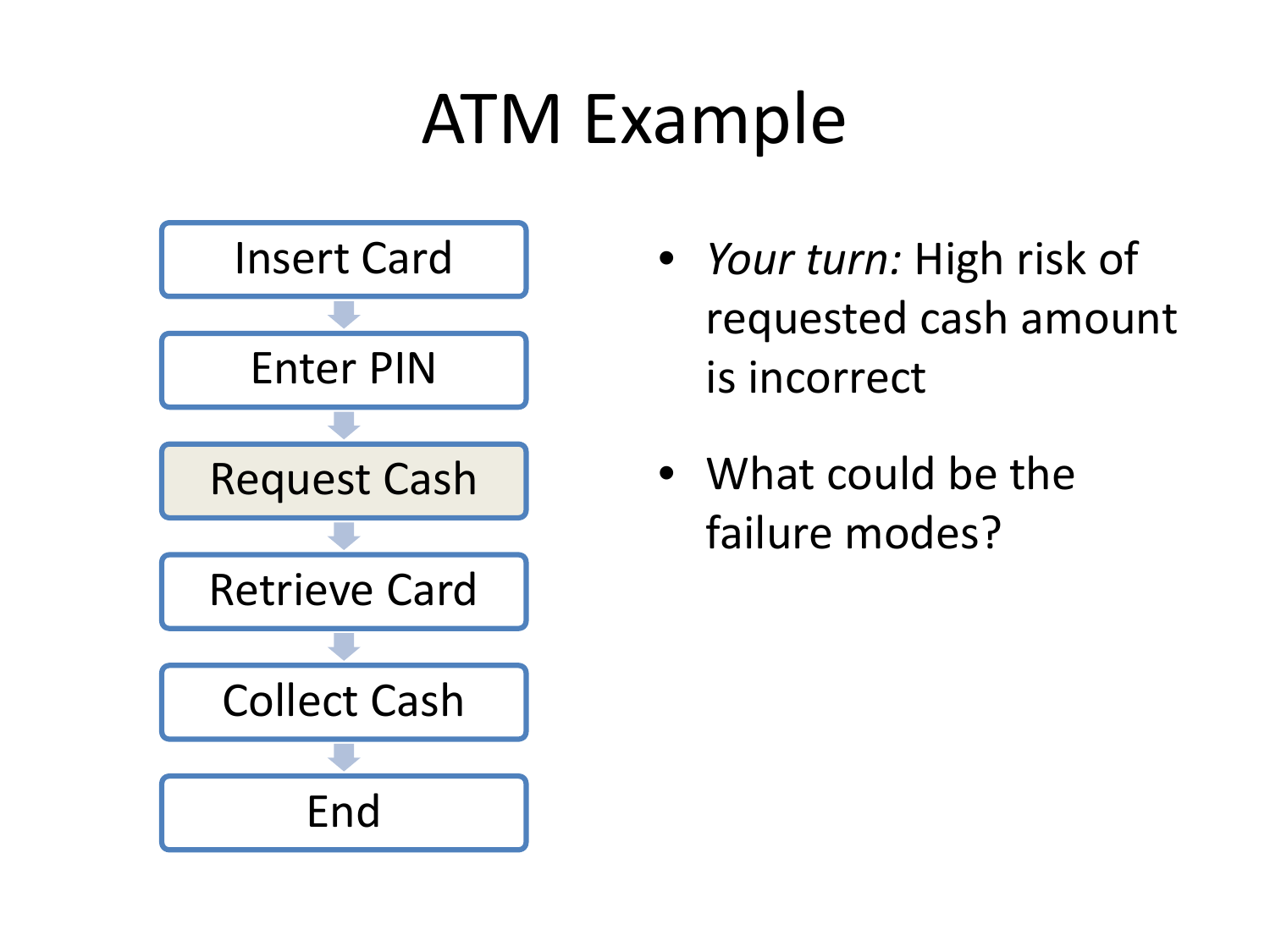## ATM Example – Failure Modes



- For each, what could be the
	- Causes?
	- Effects?
	- Likelihood of
		- Occurrence?
		- Detectability?
		- Severity?
- What to do to minimize the risk?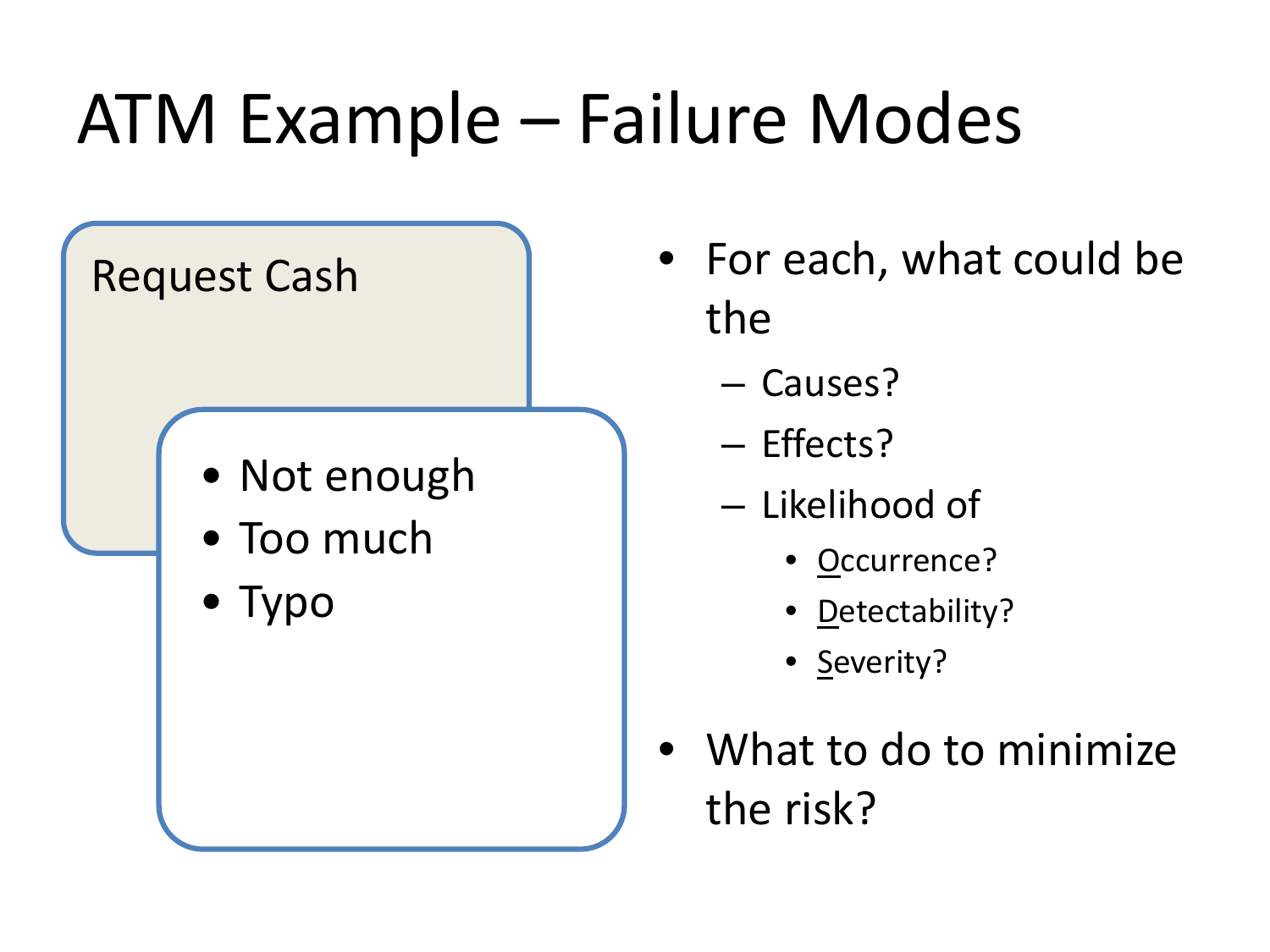## ATM Example – Failure Modes

| <b>Failure Mode and Effects Analysis</b> |                |                       |                        |                   |                  |                 |                |
|------------------------------------------|----------------|-----------------------|------------------------|-------------------|------------------|-----------------|----------------|
|                                          |                |                       |                        | Likelihood        | Likelihood       |                 | <b>Risk</b>    |
|                                          |                |                       |                        | οf                | οf               |                 | <b>Profile</b> |
| Steps in the                             | <b>Failure</b> |                       |                        | <b>Occurrence</b> | <b>Detection</b> | <b>Severity</b> | <b>Number</b>  |
| <b>Process</b>                           | Mode           | <b>Failure Causes</b> | <b>Failure Effects</b> | $(1-10)$          | $(1-10)$         | $(1-10)$        | (RPN)          |
|                                          |                |                       |                        |                   |                  |                 |                |
|                                          | Not insert     |                       |                        |                   |                  |                 |                |
| Insert card                              | card           | Slip or lapse         | Not get money          | 1                 | 1                | 1               | 1              |
|                                          | Insert card    |                       |                        |                   |                  |                 |                |
|                                          | wrong          |                       |                        |                   |                  |                 |                |
|                                          | direction      | Training;             | Spits card back out    | 2                 | 1                | 1               | $\overline{2}$ |
|                                          | Insert wrong   | Look alike;           |                        |                   |                  |                 |                |
|                                          | card (debit    | Keep in same          | Proceed to withdraw    |                   |                  |                 |                |
|                                          | vs. credit)    | location              | from wrong account     | 3                 | 3                | 4               | 36             |
|                                          |                |                       |                        |                   |                  |                 |                |
| Request                                  |                | Underestimate how     |                        |                   |                  |                 |                |
| Cash                                     | Not enough     | much need; typo       | Can't pay with cash    | 6                 | 5                | 4               | 120            |
|                                          |                |                       | Overdraw account;      |                   |                  |                 |                |
|                                          |                | Overestimate how      | ATM doesn't give       |                   |                  |                 |                |
|                                          | Too much       | much need; typo       | money                  | 3                 | 4                | 7               | 84             |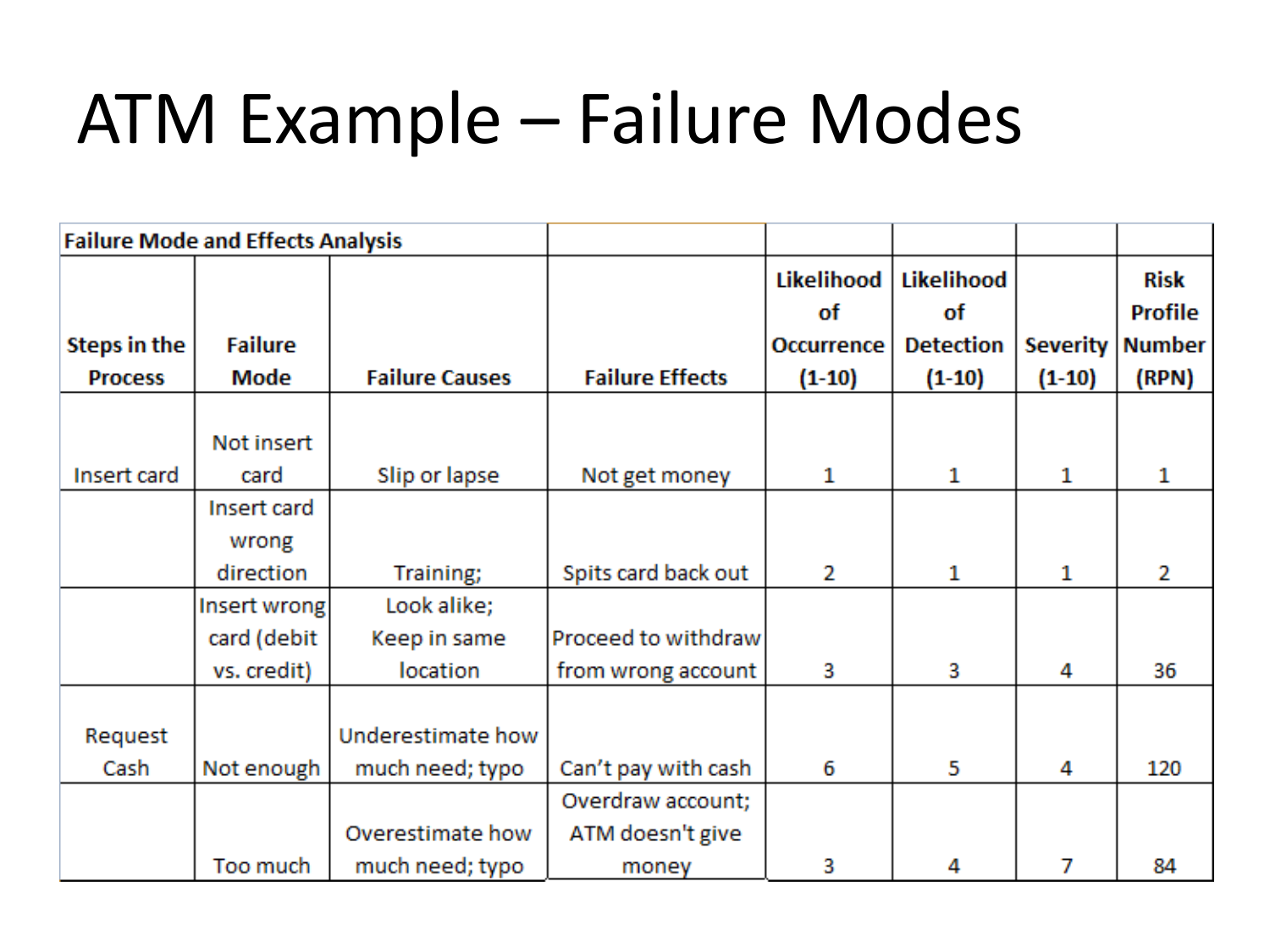#### Radiation Therapy Process Examples

- TG-100 IMRT and HDR brachytherapy (Huq *et.al*., 2008)
- QA for dynamic MLC tracking systems (Sawant *et. al*., 2010)
- Delivery of Lung SBRT (Perks *et. al*., 2012)
- Intraoperative RT using mobile electron linear accelerators (Ciocca *et. al*., 2012)
- Pretreatment phases in Tomotherapy (Broggi *et. al*., 2013)
- HDR brachytherapy treatment planning (Wilkinson and Kolar, 2013)
- Scanned proton beam radiotherapy treatment planning (Cantone *et. al*., 2013)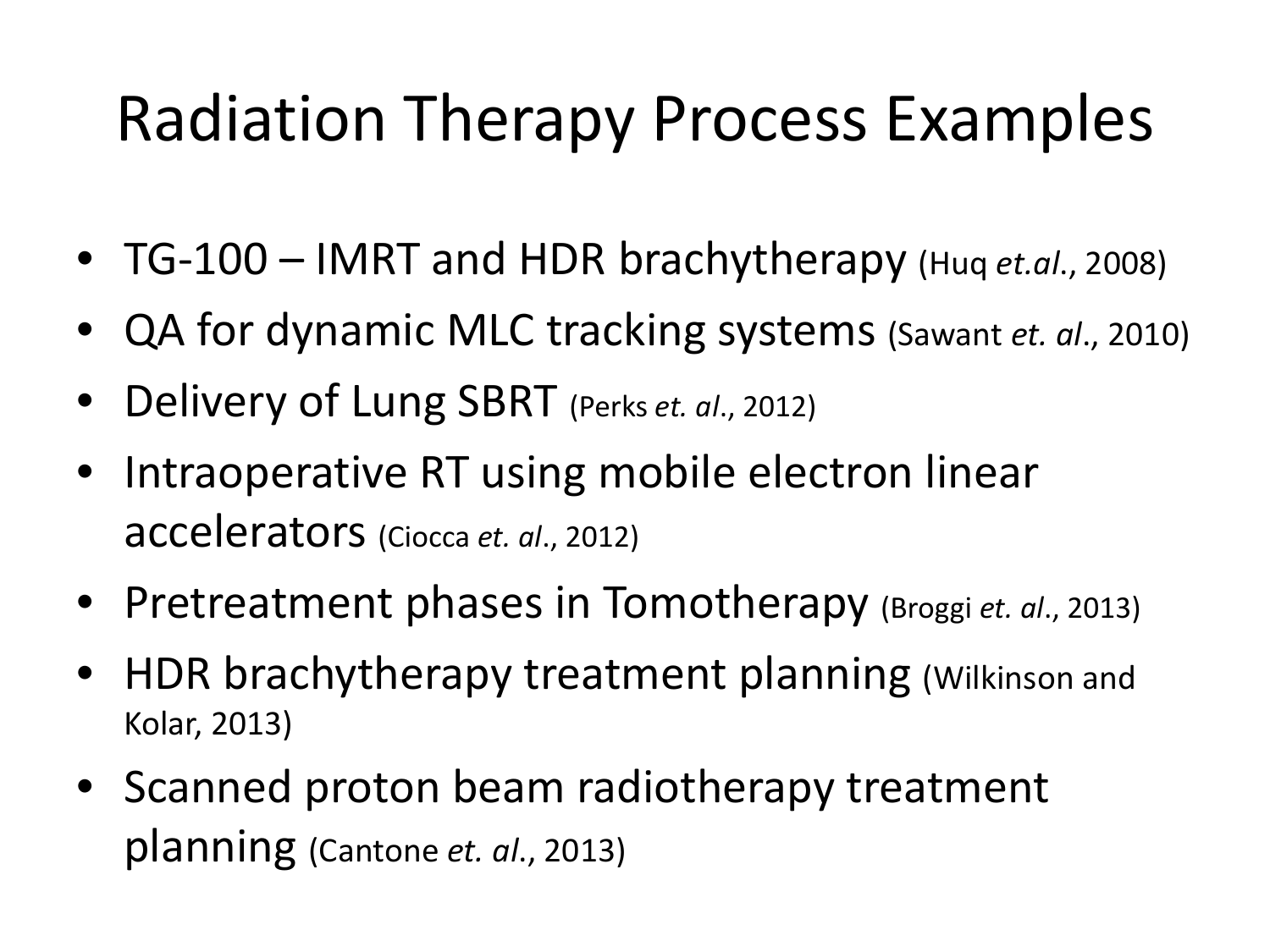

(Ford *et. al.,* 2011) www.wordle.net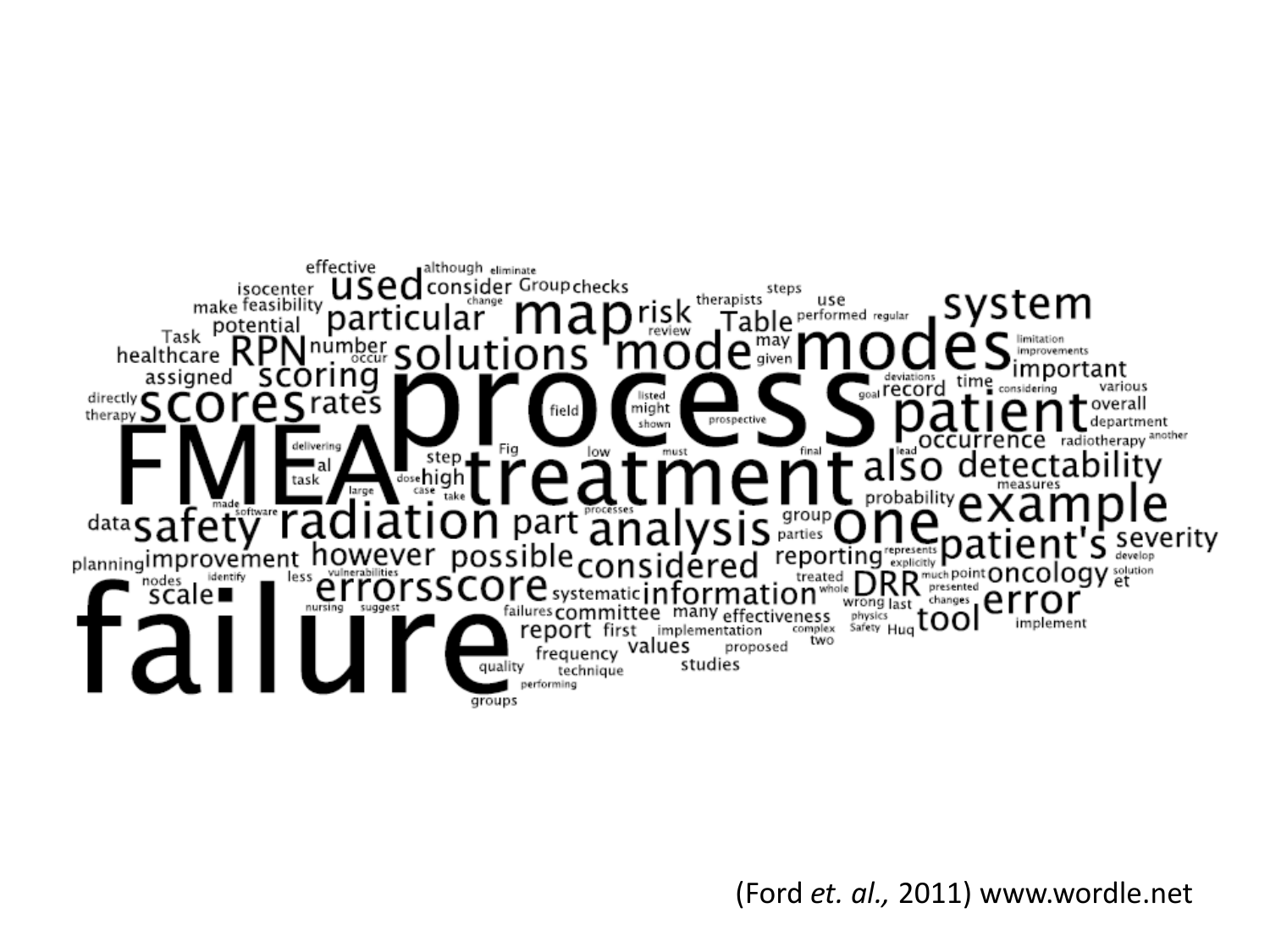# Breakout – T-Spine Example

- Problem: palliative spine treatment
- Prescription:
	- Site: T6, so field covers T5 T7
	- Technique: AP/PA
	- Energy: 18 MV
	- Dose: 4 Gy / fraction
	- Field size: 8 x 10 (width x length)
	- SAD setup, AP/PA separation 20 cm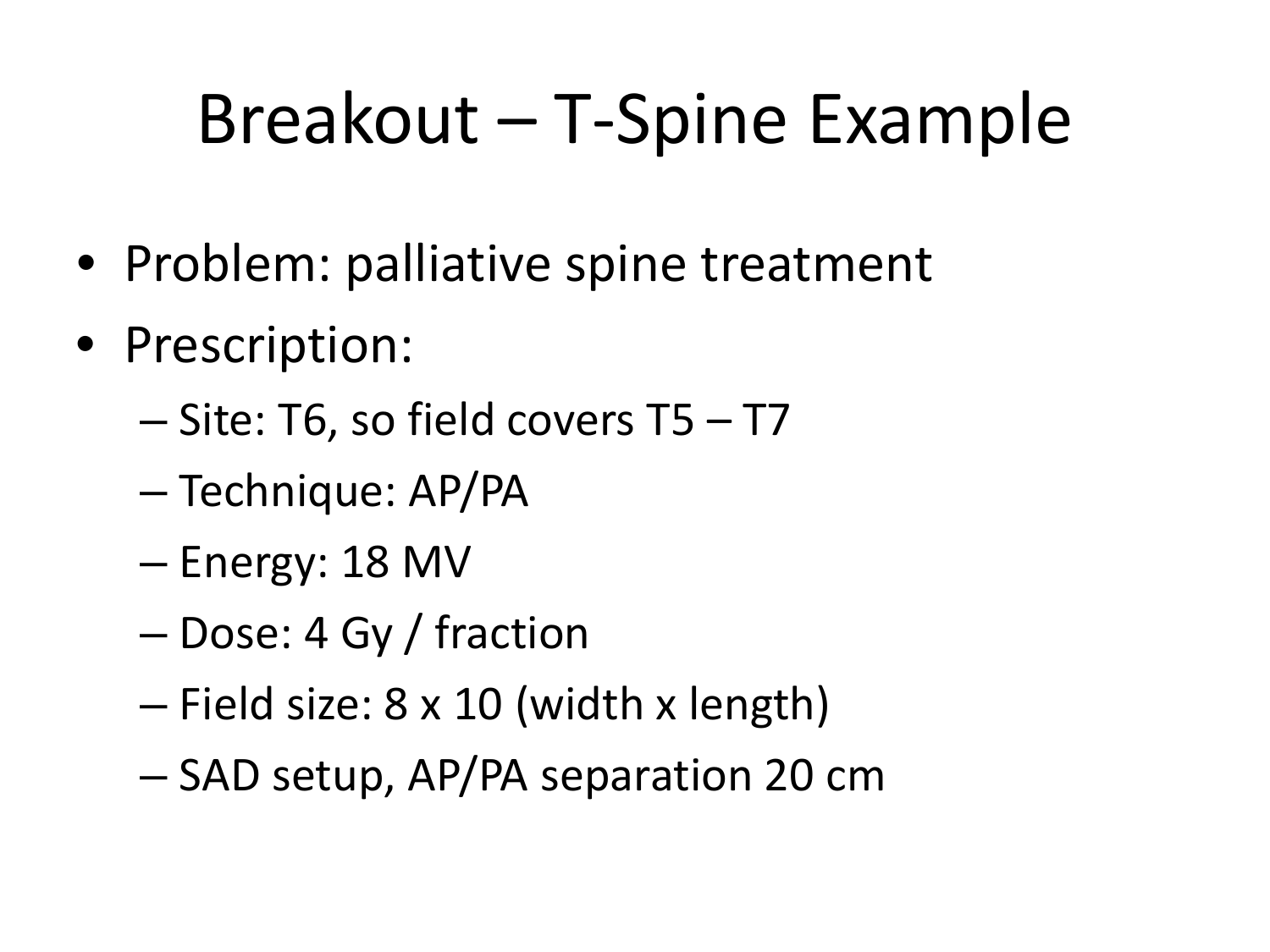### Breakout – T-Spine Example

• Using a part of the Process Map, pick a few subprocesses and calculate the RPN score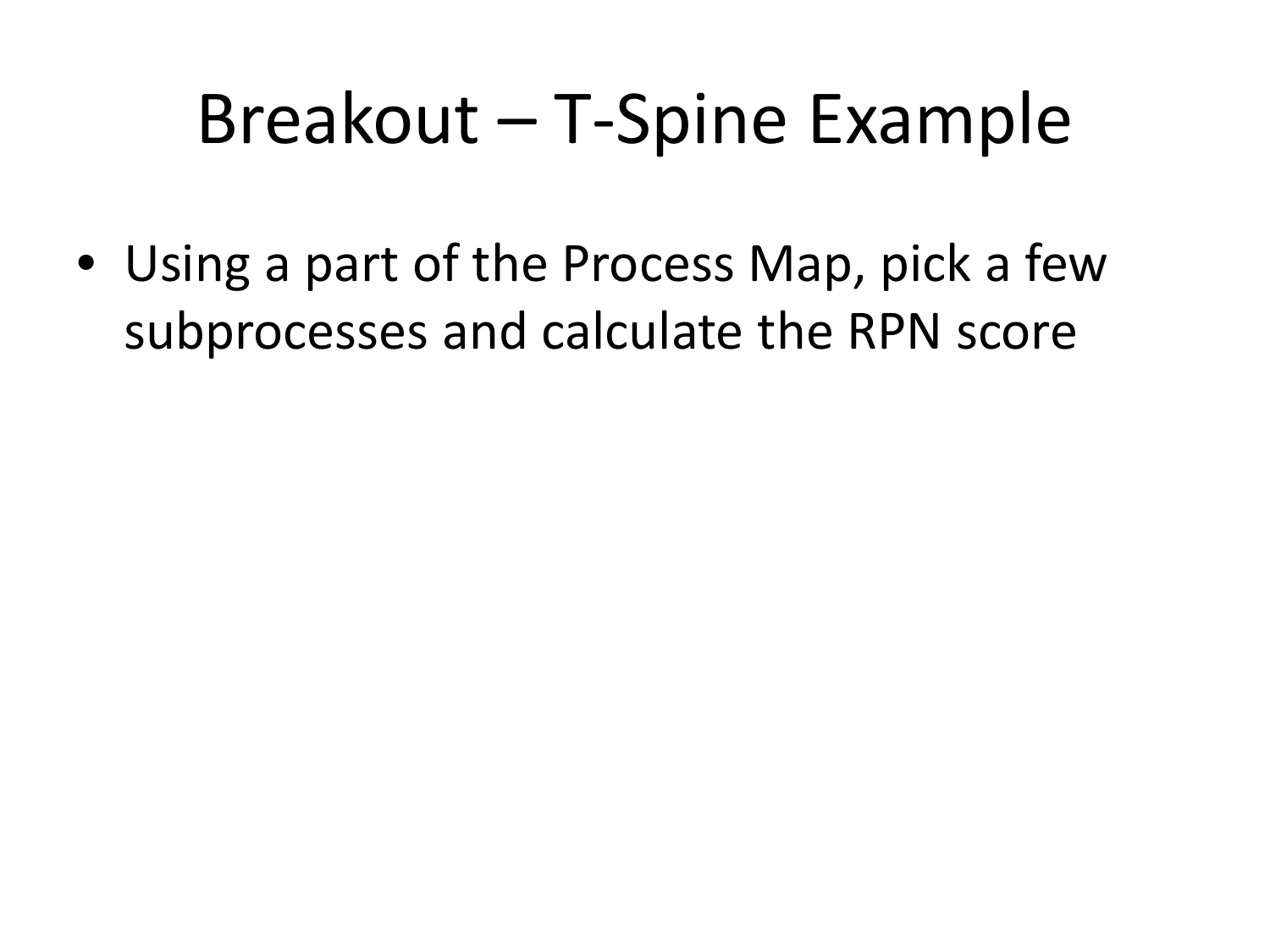#### Radiation Treatment Process Map



(Ford *et. al*., 2012)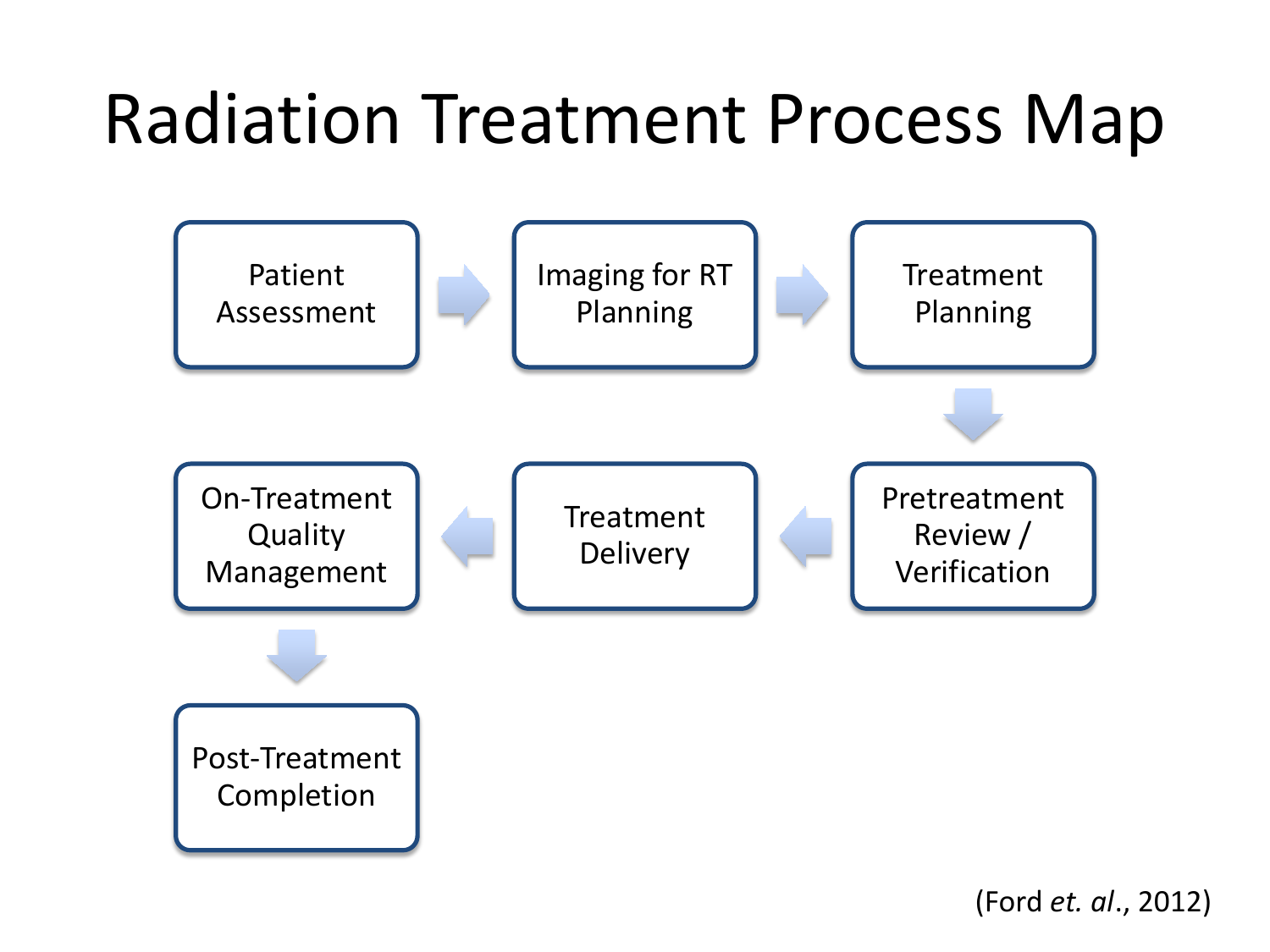#### Radiation Treatment Process Map



(Ford *et. al*., 2012)

special needs (e.g., pacemaker protocol)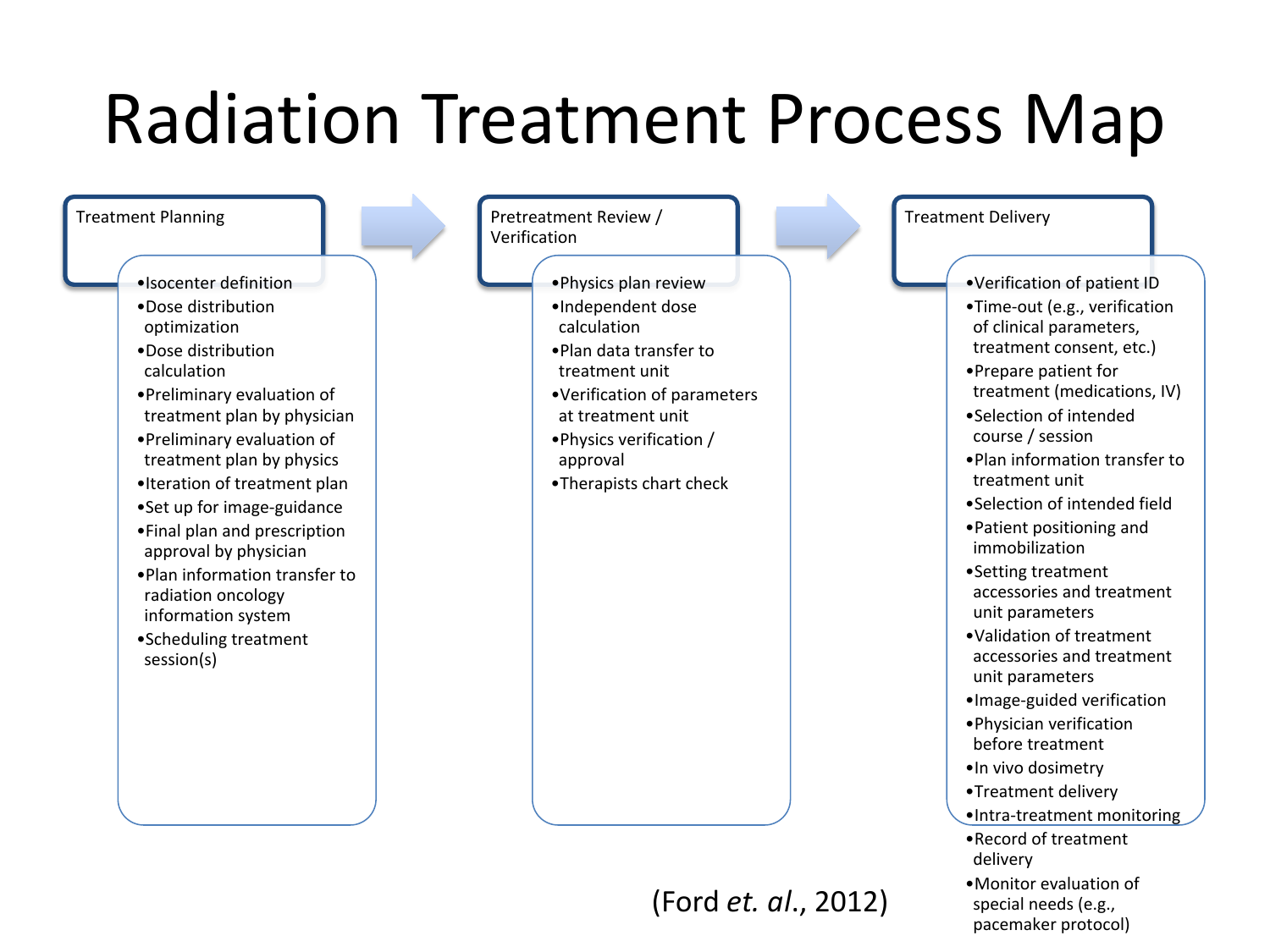#### Treatment Planning Process Map



(Ford *et. al*., 2012)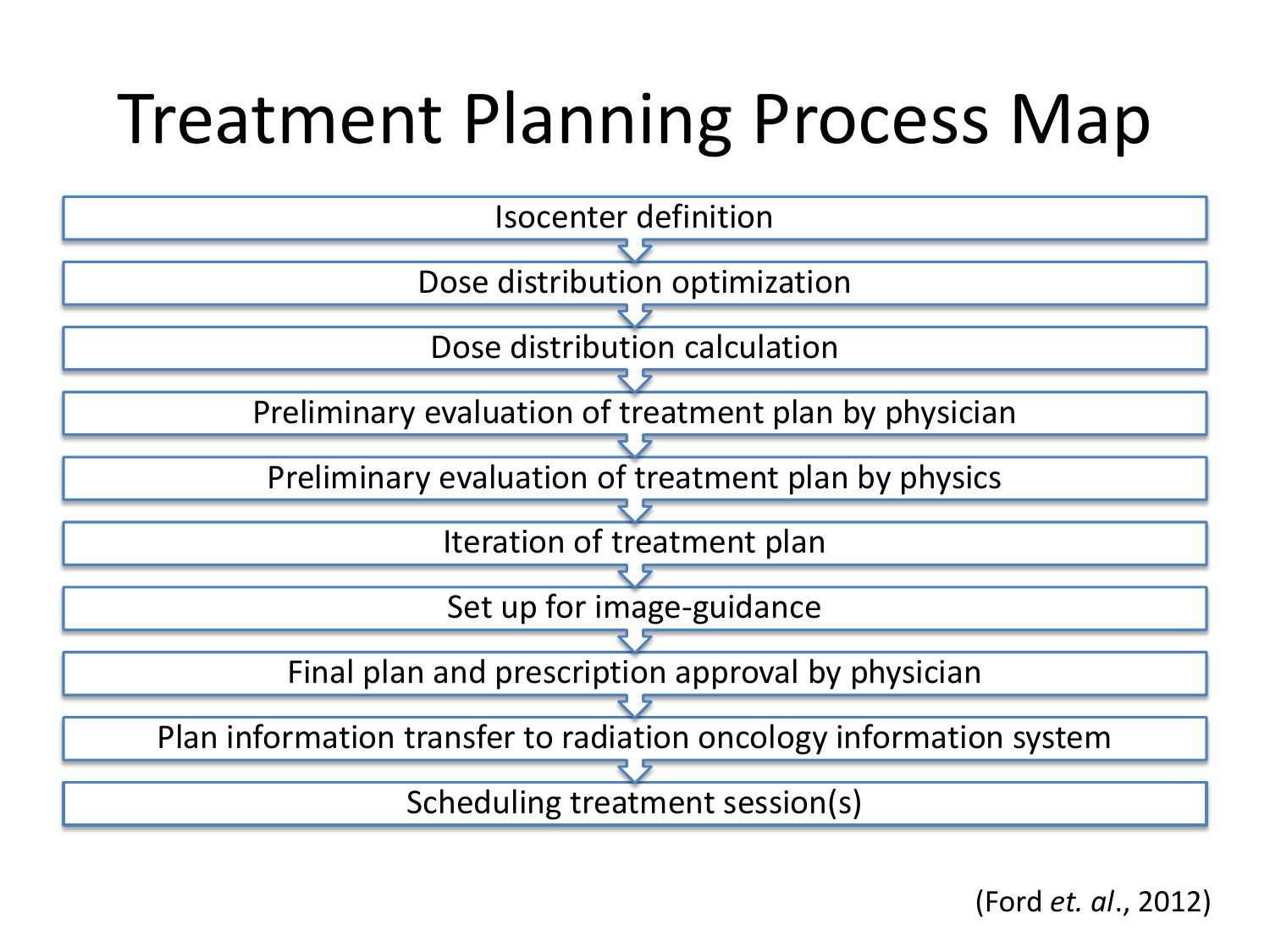#### Pretreatment Review Process Map



(Ford *et. al*., 2012)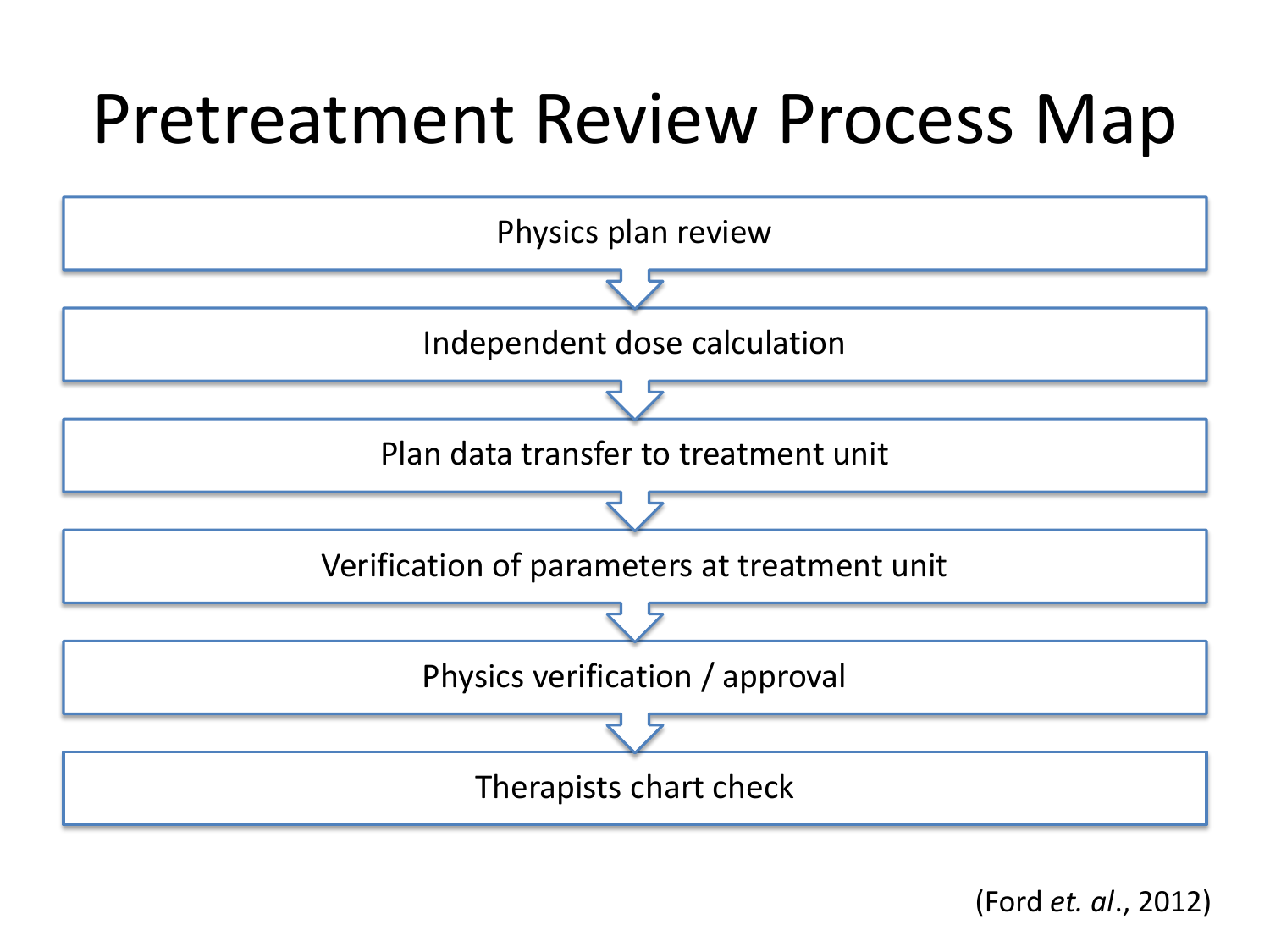#### Treatment Delivery Process Map

Verification of patient ID

Time-out (e.g., verification of clinical parameters, treatment consent, etc.)

Prepare patient for treatment (medications, IV)

Selection of intended course / session

Plan information transfer to treatment unit

Selection of intended field

Patient positioning and immobilization

Setting treatment accessories and treatment unit parameters

Validation of treatment accessories and treatment unit parameters

Image-guided verification

Physician verification before treatment

In vivo dosimetry

Treatment delivery

Intra-treatment monitoring

Record of treatment delivery

Monitor evaluation of special needs (e.g., pacemaker protocol) **Theorie (e.g.)**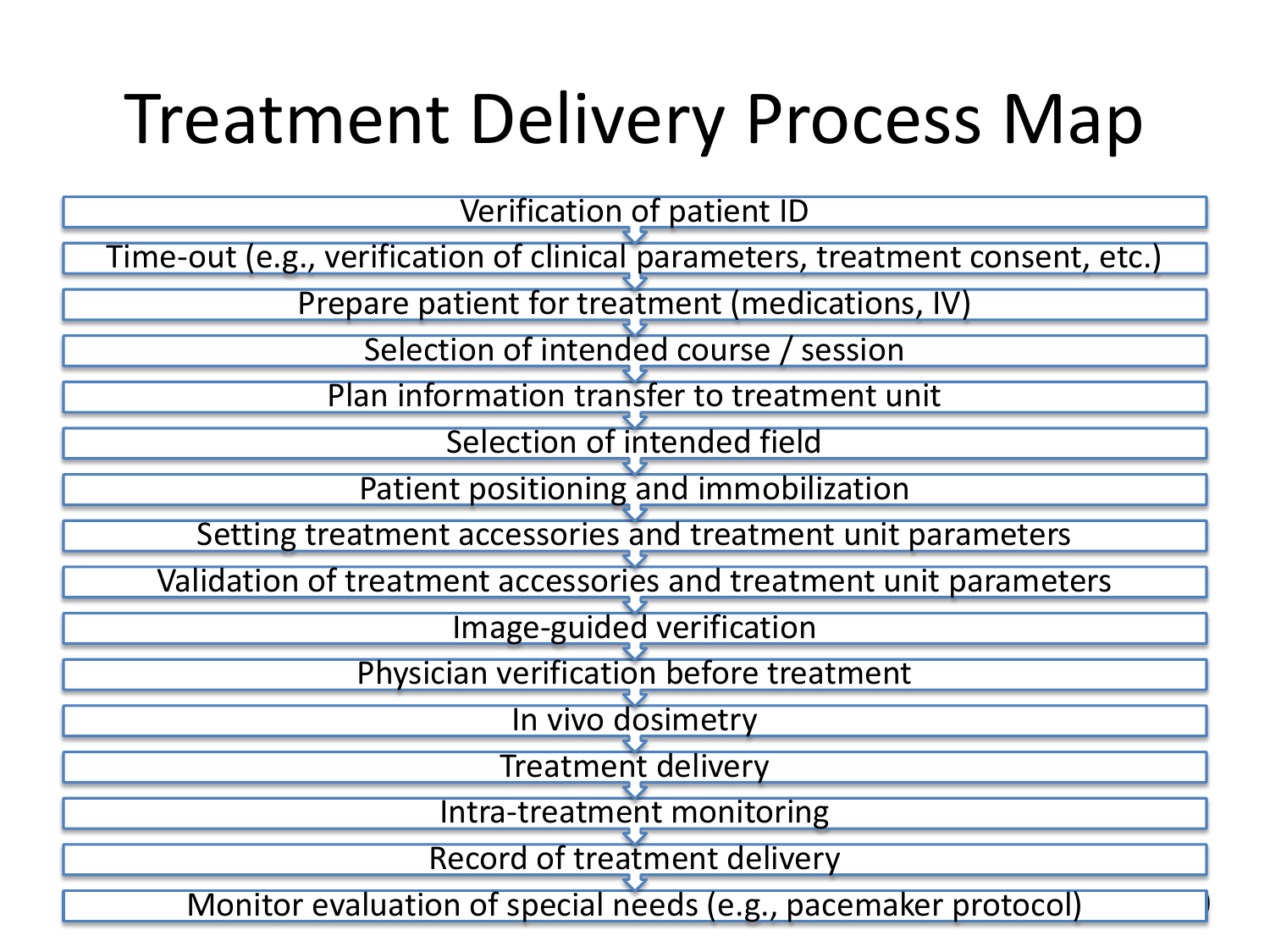#### References

- American Association of Physicists in Medicine (2009). Mission Statement. <https://www.aapm.org/org/objectives.asp>
- Broggi, S., Cantone, M. C., Chiara, A., Di Muzio, N., Longobardi, B., Mangili, P., & Veronese, I. (2013). Application of failure mode and effects analysis (FMEA) to pretreatment phases in tomotherapy. Journal of Applied Clinical Medical Physics, 14(5).
- Cantone, M. C., Ciocca, M., Dionisi, F., Fossati, P., Lorentini, S., Krengli, M., ... & Vitolo, V. (2013). Application of failure mode and effects analysis to treatment planning in scanned proton beam radiotherapy. Radiat Oncol, 8(1), 127.
- Ciocca, M., Cantone, M. C., Veronese, I., Cattani, F., Pedroli, G., Molinelli, S., ... & Orecchia, R. (2012). Application of failure mode and effects analysis to intraoperative radiation therapy using mobile electron linear accelerators. International Journal of Radiation Oncology\* Biology\* Physics, 82(2), e305-e311.
- Denny, D. S., Allen, D. K., Worthington, N., & Gupta, D. (2014). The use of failure mode and effect analysis in a radiation oncology setting: the Cancer Treatment Centers of America Experience. Journal for Healthcare Quality, 36(1), 18-28.
- Ford, E. C., de Los Santos, L. F., Pawlicki, T., Sutlief, S., & Dunscombe, P. (2012). Consensus recommendations for incident learning database structures in radiation oncology. *Medical physics*, *39*(12), 7272-7290.
- Ford, E. C., Gaudette, R., Myers, L., Vanderver, B., Engineer, L., Zellars, R., ... & DeWeese, T. L. (2009). Evaluation of safety in a radiation oncology setting using failure mode and effects analysis. International Journal of Radiation Oncology\* Biology\* Physics, 74(3), 852-858.
- Hendee, W. R., & Herman, M. G. (2010). Improving patient safety in radiation oncologya) . *Medical physics*, *38*(1), 78-82.
- Institute for Healthcare Improvement (2004). Failure Modes and Effects Analysis (FMEA) Tool. [http://medqi.bsd.uchicago.edu/documents/FailureModesandEffectsAnalysis\\_FMEA\\_1.pdf](http://medqi.bsd.uchicago.edu/documents/FailureModesandEffectsAnalysis_FMEA_1.pdf)
- Huq, M. S., Fraass, B. A., Dunscombe, P. B., Gibbons Jr, J. P., Ibbott, G. S., Medin, P. M., ... & Yorke, E. D. (2008). A method for evaluating quality assurance needs in radiation therapy. International Journal of Radiation Oncology\* Biology\* Physics, 71(1), S170-S173.
- Klein, E. E., Hanley, J., Bayouth, J., Yin, F. F., Simon, W., Dresser, S., ... & Holmes, T. (2009). Task Group 142 report: Quality assurance of medical acceleratorsa). Medical physics, 36(9), 4197-4212.
- LaPointe, J. (Summer 2011). Medical physicists and health physicists: radiation occupations. *Occupational Outlook Quarterly*, 17.
- Perks, J. R., Stanic, S., Stern, R. L., Henk, B., Nelson, M. S., Harse, R. D., ... & Chen, A. M. (2012). Failure mode and effect analysis for delivery of lung stereotactic body radiation therapy. International Journal of Radiation Oncology\* Biology\* Physics, 83(4), 1324-1329.
- Sawant, A., Dieterich, S., Svatos, M., & Keall, P. (2010). Failure mode and effect analysis-based quality assurance for dynamic MLC tracking systems. Medical physics, 37(12), 6466-6479.
- Thomadsen, B., Brown, D., Ford, E., Huq, S., Rath, F. (2013). Risk assessment using the TG-100 methodology. *Medical physics monograph 36*, 95-108.
- Wilkinson, D. A., & Kolar, M. D. (2013). Failure modes and effects analysis applied to high-dose-rate brachytherapy treatment planning. Brachytherapy, 12(4), 382-386.